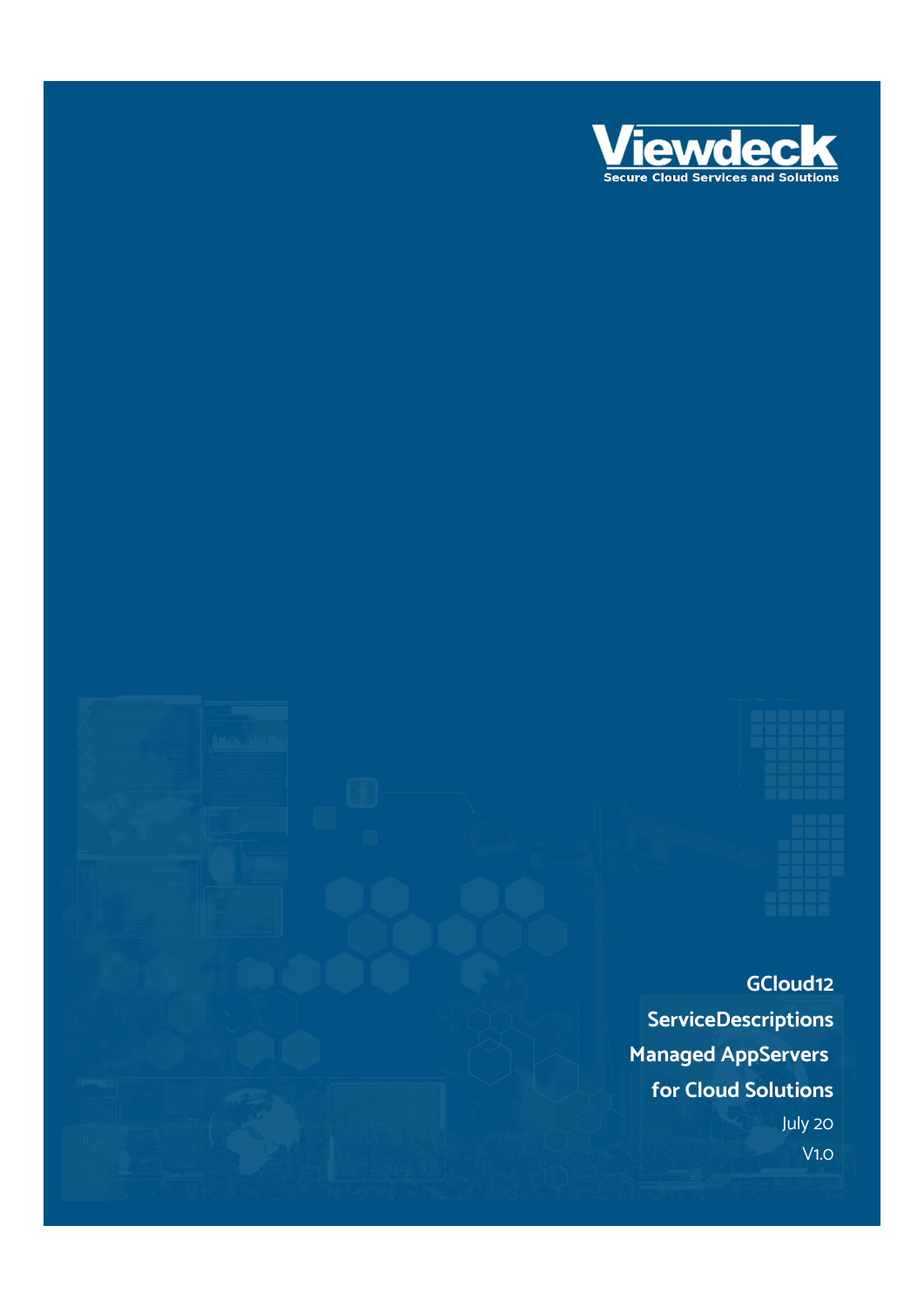# **Introduction**



Applications are the lifeblood of modern business. Applications are often tailored over many years to the business process and capture the logic and data critical to the business operation. The business is generally heavily reliant on the applications and the infrastructure supporting the applicant's. Of particular concern for modern business is the vulnerability of business systems to cyber attack which can be extremely costly.

Viewdeck provide a number of secure 'SaaS' Services that are provided as cloud delivered services offerings. These allow business to select a managed offering for supporting their critical applications whilst taking away the security management overhead. These are outlined below.

### **Managed AppServers for Cloud Solutions**

#### **Key Services**



#### **Managed AppServers for Cloud Solutions**

- Secure Application Server Service.
- Secure Linux, Apache, MySQL & Php Application Server Service.
- Secure Java Application Server Service.
- Web Proxy Server as a Service.
- Secure Nodejs Microservices Platform.

#### **Additional Information**

- Service Detail
- Related Service Specifications
- **Support**
- Terms and Conditions
- Why Viewdeck?

#### **Document:**VCL-GCloud12SaaS-Managed-AppServers-Jul20-1.0 **Date: July 20**

**Status:** Final Version **Title:** Managed AppServers for Cloud Solutions

- **Secure Application Server Service** Secure managed application hosting, providing management and delivery of an extensive range of native or 3rd party applications in a patched, secured, contained service. Supports a wide range of technologies under a fully configured DevOps environment, with integrated Monitoring, Event Management, Monitoring etc.
- Secure Linux, Apache, MySQL & Php Application Server Service Secure managed Web Software service, delivering a LAMP (Linux, Apache, MySQL, Php) application Service. Supports a wide range of web based applications (php, or perl based) in a patched, secured container service. Provides a range of security features to provide a resilient platform, including Service Desk integration to support wider resolver groups.
- **Secure Java Application Server Service** Secure managed Java Software service, delivering a production application Service. Supports a wide range of java based applications in a patched, secured container(s). Wide range of security features to provide a resilient platform, Integrates to Monitoring, Alerting, and Service Management functions.
- Web Proxy Server as a Service Secure managed Web Proxy service, delivering reverse proxy, Web Application Firewall capabilities and separation for web and micro services Load balancing, resilience, and HA in n-tier architecture. Security enforcing through separating Application Hosts from direct user connections. Supporting Security features to give a resilient platform. Optional security enhancing configuration.
- Secure Nodejs Microservices Platform Secure managed nodejs microservice service, delivering a production application Service. Supports a wide range of nodejs microservice frameworks, in a patched, secured container(s). Wide range of security features to provide a resilient platform, Integrates to Monitoring, Alerting, and Service Management functions.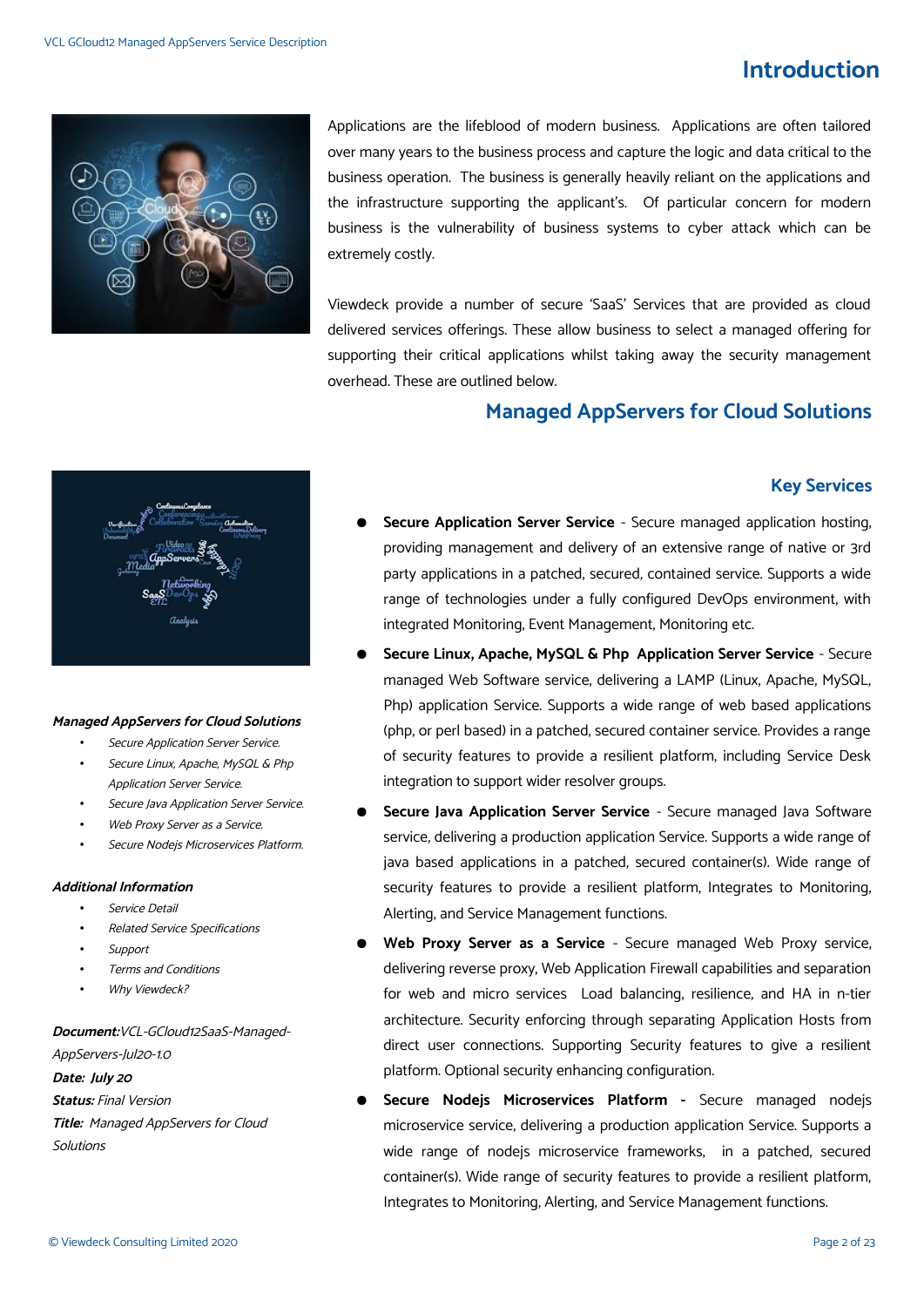# **GC12-ASC-SAS1:**

# **Secure Application Server Service**



Managed application hosting, providing delivery of an extensive range of native or 3rd party applications in a patched, secured, container service. Supporting a wide range of technologies under a fully configured DevOps environment, with integrated Monitoring, Event Management and Service Management Functions. Can be secured to elevated/secure for verticals.

### **Features**

- A fully configured, managed software hosting service, UK managed option.
- DevOps based Build service, to ensure simple, repeatable, secure deployments.
- Secured, audited, managed, and under configuration control to reduce threats.
- Flexible and Elastic to provide quality and performance
- Resilience and Highly Available configurations, to support service levels.
- Self administer via Web interface, or via a managed service.
- Perl, Python, PHP, Ruby service based on Linux platform.
- Works with UKCloud, AWS, Azure and private cloud architectures.
- Support packaged, Archive, or configured deployments of standard service.
- Service monitoring, Event Logging, Security auditing providing a fully managed service.

### **Benefits**

- Using DevOps to Ensure repeatability in deployment of your application.
- Enables the move of deployment through Development, Test and Production
- Supports Digital Service delivery process (Discovery, Alpha, Beta, Live).
- Suitable as a migration path, and IT estate rationalisation.
- Available for Web and Tier 1 services.
- Scaled to meet business needs, flexible and elastic
- Swift and simple roll-out of server changes to multiple servers.
- Simplifies and ensures solution consistency through automated Build, Test & Deploy
- Standardised Secure Server build, using DevOps to meet compliance needs
- Suitable for Public, Private and Shared Cloud environments.

### **Service Description**

The Secure Application Server Service is a fully managed virtual software solution to provide an environment for your applications to run in a managed, secured, audited, patched environment. During the on-boarding process, application components that are suitable are added to the Build service, and integrated into a controlled

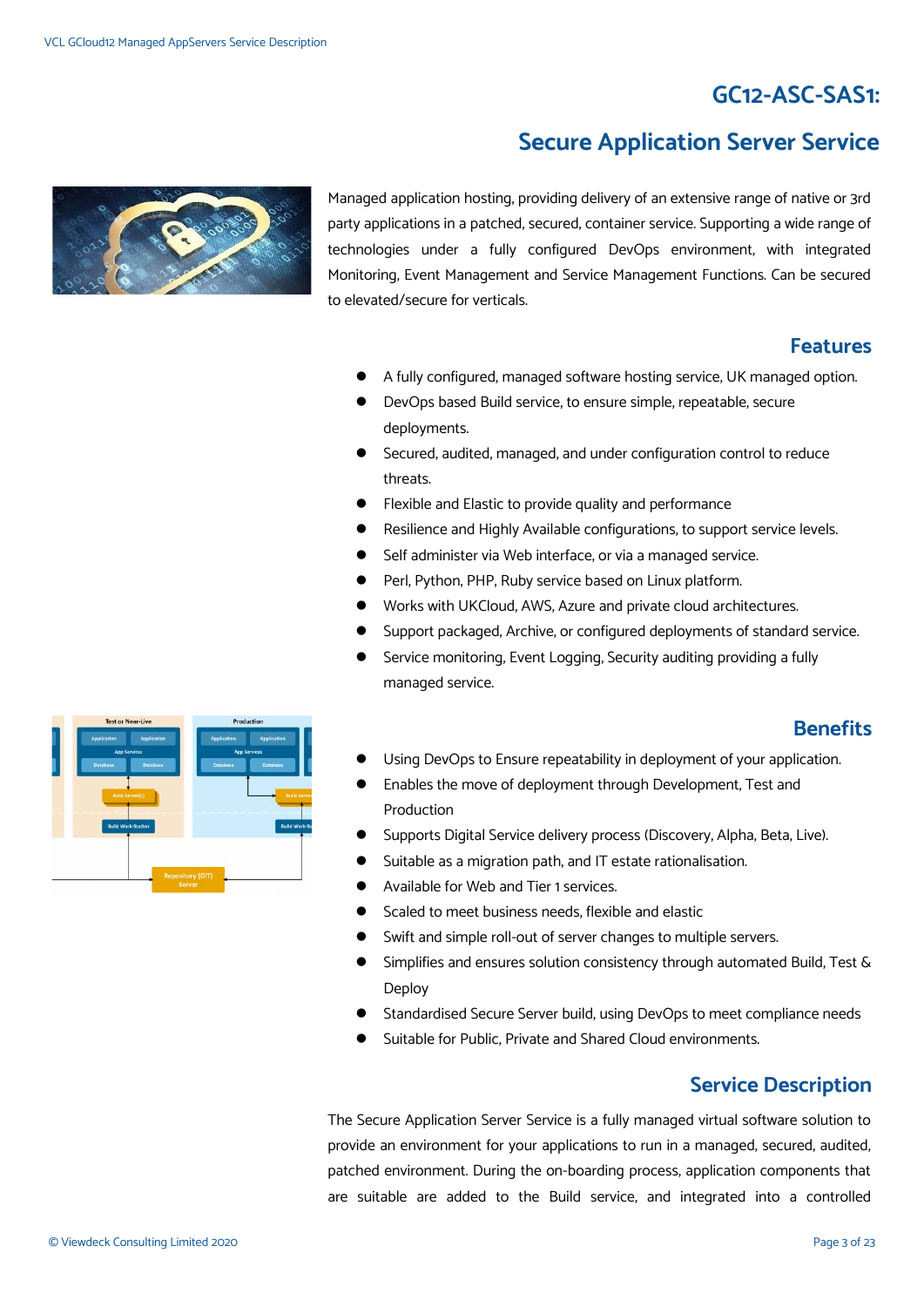#### VCL GCloud12 Managed AppServers Service Description



environment to provide a simple and managed application delivery capability. The Service includes 2nd or 3rd line support of the service and integrates the service desk function into any third party resolver group (i.e. application related support tickets are managed/handed off to your nominated application provider/maintainer).

The service supports standard packages either in auto-configuration, scripted/tar balls, apt/yum Package formats, etc. This enables them to be easily integrated into the auto deployment services. Integration and auto deployment from GIT based services is also supported. Services based on Perl, PHP, Python, Ruby, Python Go are supported.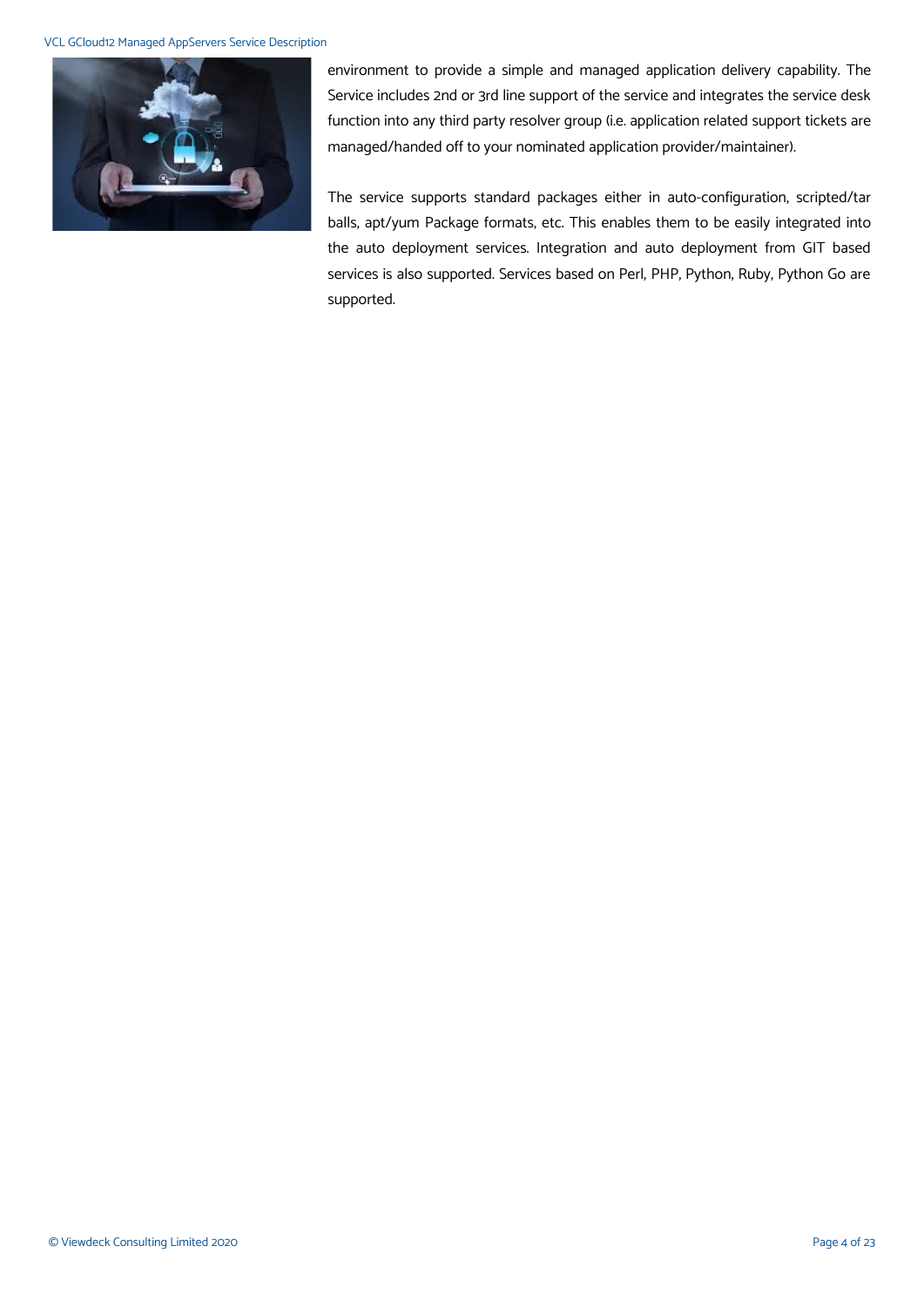# **GC12-ASC-VSLA1:**

# **Secure Linux, Apache, MySQL and Php (LAMP) Application Service**

Managed Web Software service, delivering a LAMP (Linux, Apache, MariaDB, PhP) application Service. Supports wide range of web based applications in a patched, secured container service. Provides a range of security features to provide a resilient platform, plus managed, monitored and backup services. Can be secured to elevated/ secure for verticals.

#### **Features**

- A complete configured, managed LAMP based application service.
- Build Server/DevOps configuration, to ensure simple, repeatable, secure deployments.
- Provides additional Apache2 hardening including modsecurity, modevasive.
- Range of sizes and configurations to support Development, Test, production.
- Resilience and Highly Available configurations, to support service levels.
- Self administer via Web interface, or via a managed service.
- Debian/Ubuntu based platform for easy management, configuration and flexibility.
- Service includes regular patches, daily backups, support.
- Includes optional MariaDB databases support.
- Works with UKCloud, AWS, Azure and private cloud architectures.

#### **Benefits**

- Ensures repeatability in deployment of your application.
- Easy to move infrastructure deployment through Development, Test and Production.
- Remove repeated manual steps from Infrastructure build, test and deployments.
- Enables easy to scale up and out of Cloud services.
- **•** Secure Server platform, production ready for Public, Tier1 Services.
- Swift, simple roll-out of changes to multiple servers through DevOps.
- Available for Web, Tier1 services and Tier2 via private clouds.
- Suitable for Public, Private and Shared Cloud environments.
- Hardened Tested stable platform.
- Supports the full digital delivery process (Discovery, Alpha, Beta, Live).

### **Service Description**

The Secure LAMP (Linux, Apache, MySQL, Php) Application Server Service is a fully managed virtual software solution to provide a service for your applications, in a managed, secured, audited and patched environment. During the on-boarding process, your application will be added to the Build service, and integrated into a controlled environment to provide a simple, managed application delivery capability. The Service includes 2nd or 3rd line support integration of the service and integrates

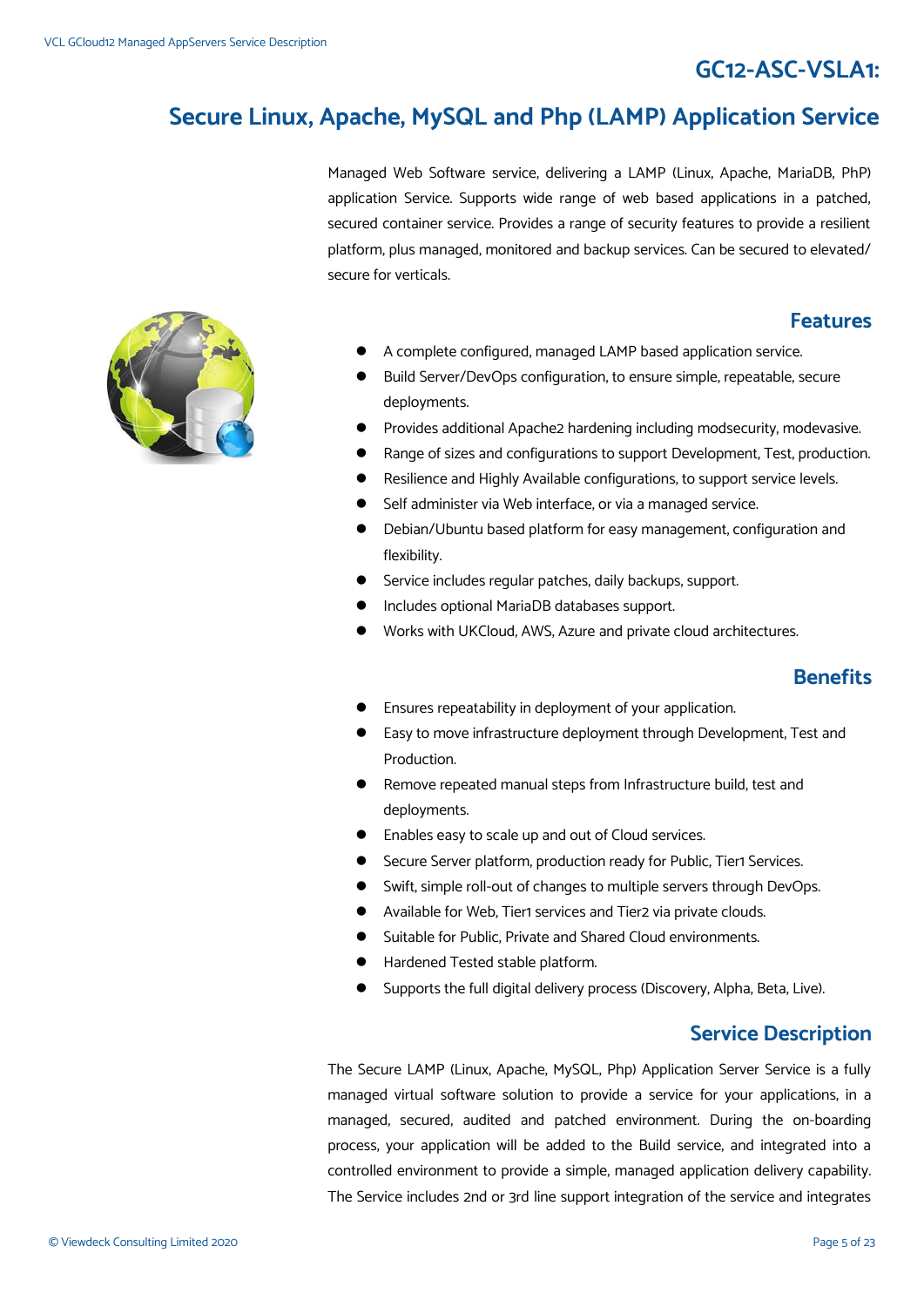#### VCL GCloud12 Managed AppServers Service Description

|                                |            |                       | <b>Host Based Firewall</b>                                           |                                             |           |  |                                                                          |
|--------------------------------|------------|-----------------------|----------------------------------------------------------------------|---------------------------------------------|-----------|--|--------------------------------------------------------------------------|
|                                | Anti-Virus | <b>HIDS</b> Detection | <b>Secured Application</b><br>(eg Web Server, Database, App Servers) |                                             | anagement |  |                                                                          |
| Reporting<br>Exception         |            |                       |                                                                      | <b>Application Management &amp; Control</b> |           |  | <b>&amp; Shipping</b><br><b>Build &amp; Configuration</b><br>Log Capture |
| Status<br>Hosting<br>Rootkit & |            |                       | <b>Limited Job</b><br>Control                                        | <b>Secured Access</b><br>Control            |           |  |                                                                          |
|                                |            |                       | File-system<br><b>Tightening</b>                                     | <b>Secured Access</b><br>Control            |           |  |                                                                          |

the service desk function into any third party resolver groups (i.e. application related support tickets are managed/handed off to your nominated application provider/maintainer).

The service supports standard web package (html, php, perl) sites . Integration and auto deployment from GIT based services is also supported.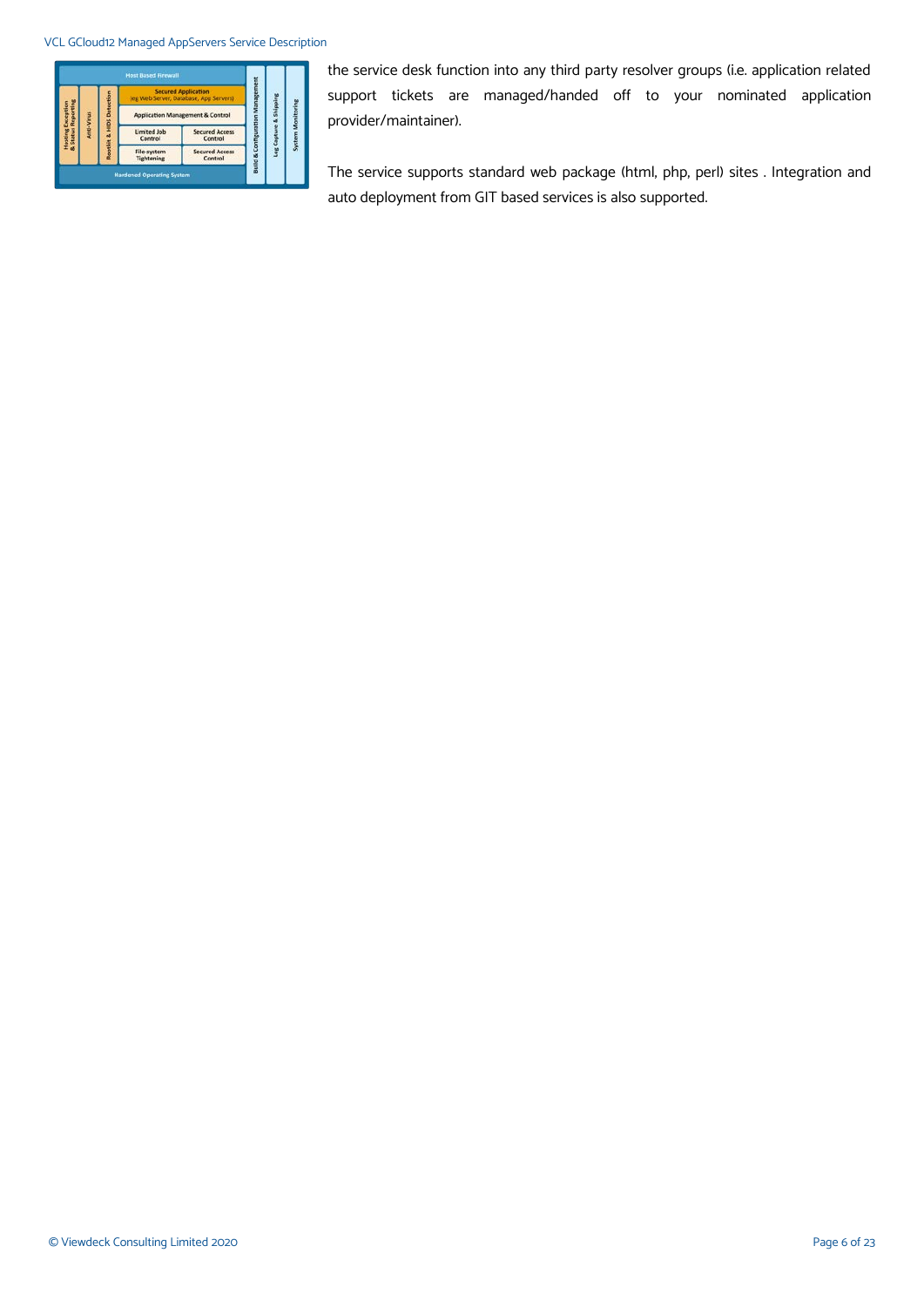# **GC12-ASC-VSJA1:**

# **Secure Java Application Server Service**

Secure managed Java Software service, delivering a production application Service. Supports a wide range of java based applications in a patched, secured container(s). Wide range of security features to provide a resilient platform, Integrates to Monitoring, Alerting, and Service Management functions.

### **Features**

- Configured, managed production Java based application service.
- Build Server DevOps configuration, to ensure simple, repeatable, secure deployments.
- Secured, audited, managed, with configuration control simplifying management, integrated logging.
- Flexible sizes and configurations to meet capacity & demand
- Resilience, scaled and highly available configurations, to support service levels.
- Self administer via Web interface, or via a managed service.
- Debian/Ubuntu based platform for easy management, configuration and flexibility.
- Managed Development, Test and Production environments.
- Optional Tomcat or JBOSS. Oracle or OpenJDK Java.
- Works with UKCloud, AWS, Azure and private cloud architectures.

### **Benefits**

- Easy to move infrastructure deployment through Development, Test and Production
- **Supports Agile Digital Service delivery process (Discovery, Alpha, Beta, Live).**
- Suitable as a migration path, and IT estate rationalisation.
- Secure server platform, production ready for Public, Tier1 Services
- Can be deployed with supporting components (e.g. RDMBS, NOSQL)
- DevOps delivered for consistent, resilient, repeatable infrastructure that Self-Heals.
- Simplify your Service deployment with componentised Infrastructure build, test and deployments.
- Suitable for Public, Private and Shared Cloud environments.

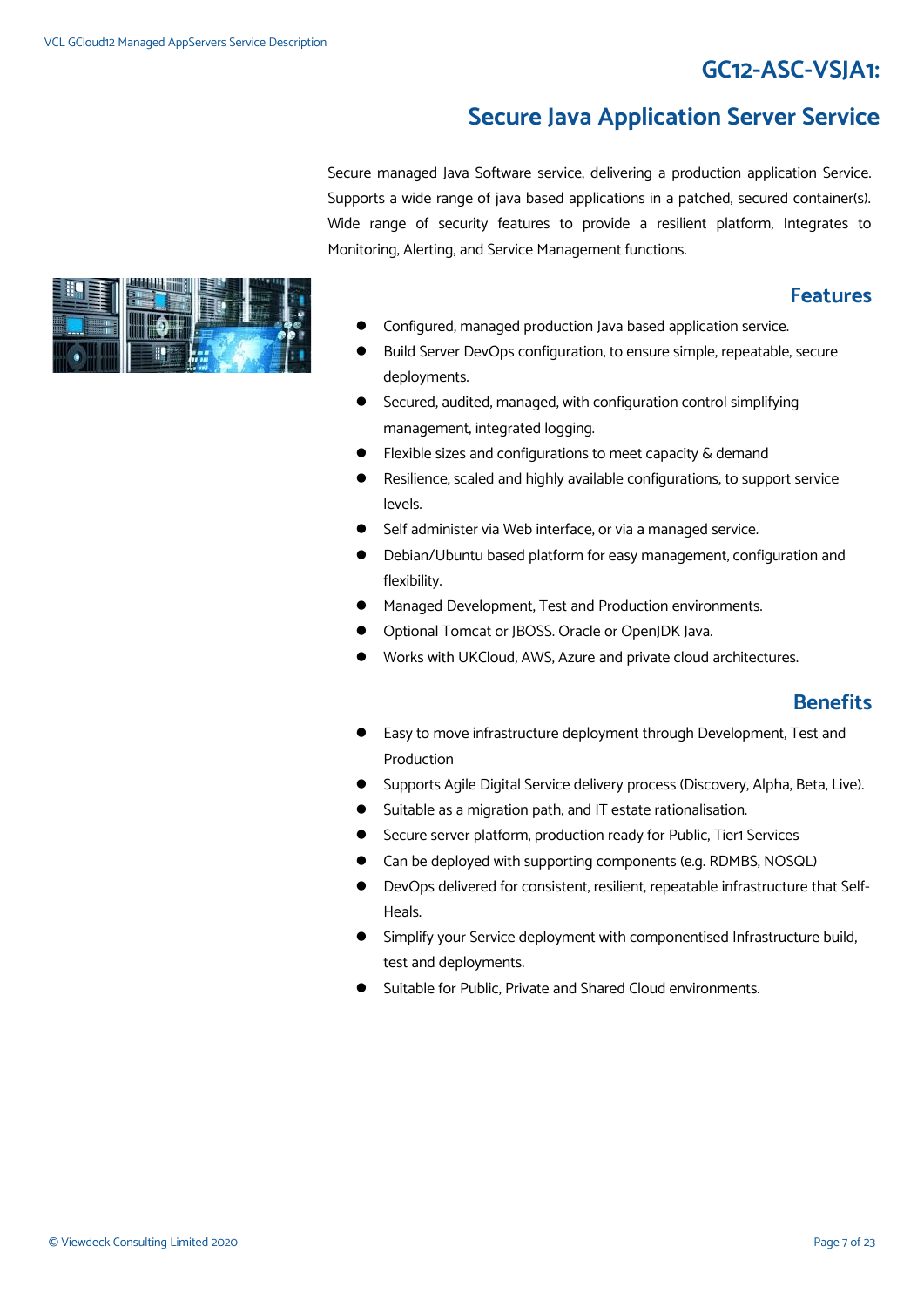#### VCL GCloud12 Managed AppServers Service Description



### **Service Description**

The Secure Java Application Server Service is a fully managed virtual software solution to provide an environment for your Java applications to run in a managed, secured, audited, patched environment. During the on-boarding process, your application will be added to the Build service, and integrated into a controlled environment to provide a simple and managed application delivery capability. The Service includes 2nd or 3rd line support of the service and integrates the service desk function into any third party resolver group (i.e. application related support tickets are managed/handed off to your nominated application provider/maintainer).

The service supports Tar File, WAR based, or Debian PKG distributions. Java version can be chosen to suit, although it needs to be a supportable platform. Optional local Mysql or MariaDB Database Integration and auto deployment of your code from GIT based services is also supported.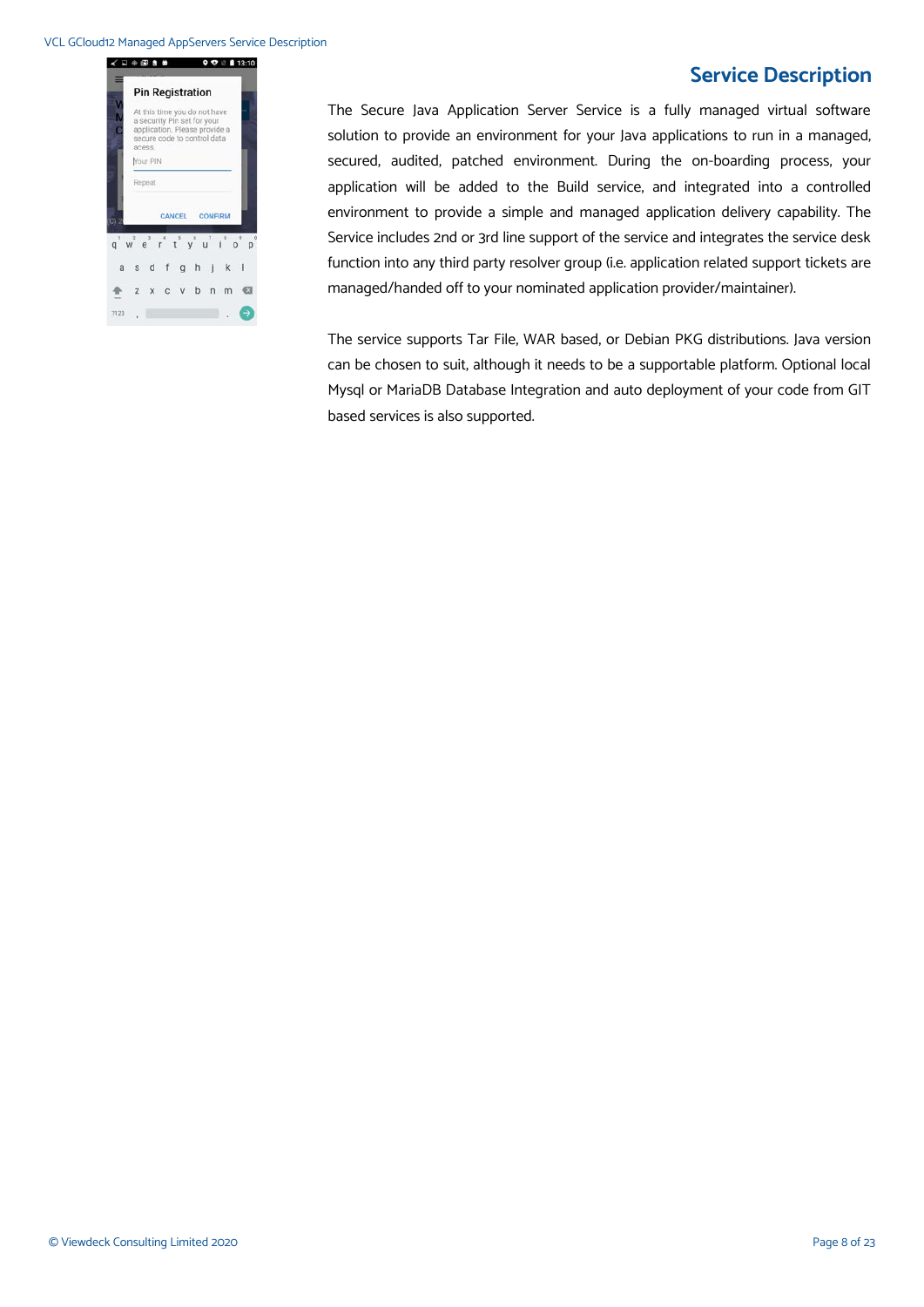# **GC12-ASC-VWPS1:**

### **Web Proxy Server as a Service**

Secure managed Web Proxy service, delivering reverse proxy, Web Application Firewall capabilities and separation for web and micro services Load balancing, resilience, and HA in n-tier architecture. Security enforcing through separating Application Hosts from direct user connections. Supporting Security features to give a resilient platform. Optional security enhancing configuration.

#### **Features**

- A configured, managed Apache or Nginx based reverse proxy service.
- Build Server configuration, to ensure simple, repeatable, secure deployments.
- Provides additional security hardening including modsecurity, modevasive.
- Available in a range of sizes and configurations.
- Resilience and highly available configurations, to support service levels.
- Self administer via Web interface, or via a managed service.
- Debian/Ubuntu based platform for easy management, configuration and flexibility.
- Service includes regular patches, daily backups, support, monitoring and management.
- Web Application Firewall and DDOS capabilities.
- Works with UKCloud, AWS, Azure and private cloud architectures.

### **Benefits**

- Ensures repeatability in deployment of your application.
- Easy to move infrastructure deployment through Development, Test and Production.
- Remove repeated manual steps from Infrastructure build, test and deployments.
- Enables easy to scale up and out of Cloud services.
- Secure Server platform, production ready for Public, Tier1 Services.
- Swift and simple production support through DevOps/WebOps.
- Available for Web, Tier1 services and Tier2 via private clouds.
- Suitable for Public, Private and Shared Cloud environments.
- Hardened, extensively tested and stable platform.

### **Service Description**

The Secure Web Proxy Service is a fully managed virtual software solution to provide a service for your web solution, in a managed, secured, audited, patched environment. The reverse proxy service provides a DMZ solution to separate your applications from your front end, in a secure n-tier architecture. The Service includes 2nd or 3rd line support integration of the service and integrates the service desk function into any third party resolver groups (i.e. application related support tickets are

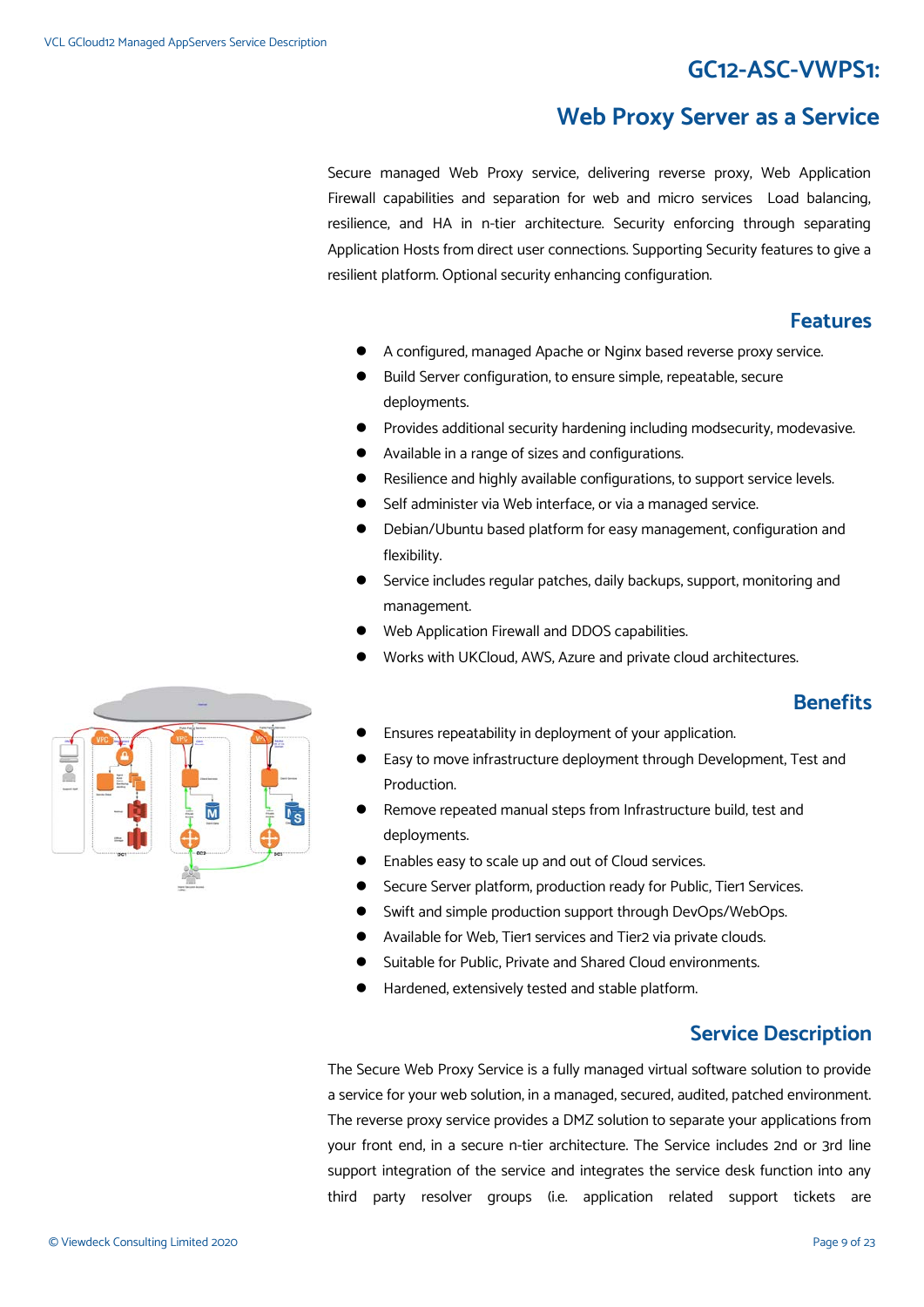managed/handed off to your nominated application provider/maintainer).

It can also support:

- Additional authentication or access control to individual pages, URLs and services.
- **•** Caching and performance improvement.
- Load Balancing, Resilience and HA implementation, through a range of optimisation techniques.
- **•** Filter and Transform Web Content.
- **Supports HTTP, HTTPs and FTP.**
- Port redirect from Web to AJP based services (like Tomcat etc.).

These services are suitable for Private, Community or Public Cloud hosting, on the Internet, and in Tier 1 or higher environments.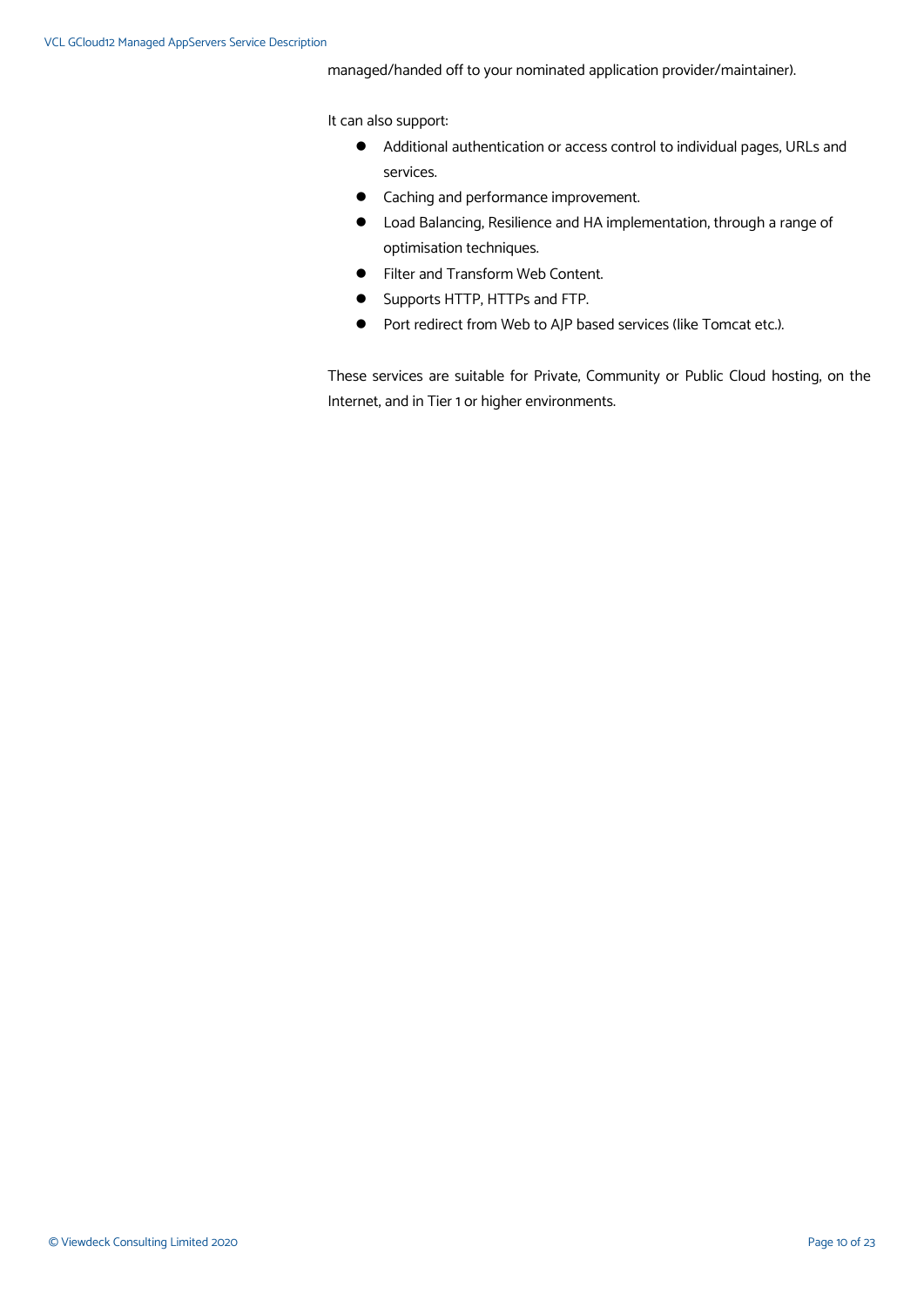# **GC12-ASC-VNMP1:**

# **Secure Nodejs Microservices Platform**

Secure managed nodejs platform, delivering a production application service. Supports a wide range of node frameworks and microservice platforms, in a patched, secured container(s). Wide range of security features to provide a resilient platform, Integrates to Monitoring, Alerting, and Service Management functions.

### **Features**

- Configured, managed production nodejs based application service.
- Build Server DevOps configuration, integrates to you CDCI GitOps deployments
- Secured, audited, managed, and under configuration control to simplify management.
- Flexible sizes and configurations to meet capacity and demand.
- Resilience, scaled and Highly Available configurations, to support service levels.
- Self administer via Web interface, or via a managed service.
- Debian/Ubuntu based platform for easy management, configuration and flexibility.
- Optional managed Development, Test and Production environments.
- Node versions 6-14, Package deployment (npm or package.json).
- Works with Public, Private and Secure/elevated cloud platforms

### **Benefits**

- Secure self-healing compliant and secure production ready service.
- Can be deployed with range of supporting services (e.g. Redis).
- Elastic and Scalable to support demand.
- Reduce security and service testing with repeatable deployments.
- Optional support for CD/CI gitlab or docker capability.
- Supports Database connectivity to SQL NoSQL services.
- Optional messaging service (e.g. RabbitMQ) to provide full architecture.
- Deployable to Public, Private, Secure environments.
- Full log management, certificate and service management integration.

### **Service Description**

The Viewdeck Secure Nodejs Microservices Platform service, delivers a production application server that supports the full range of nodejs packages etc, in patched, secured container(s). It supports a wide range of nodejs microservice frameworks. The Service incorporates a wide range of security features to provide a resilient platform, Integrates to Monitoring, Alerting, and Service Management functions.

The Service contains a self-healing DevOps production ready service and can be deployed with a range of supporting services. It offers and elastic and scalable

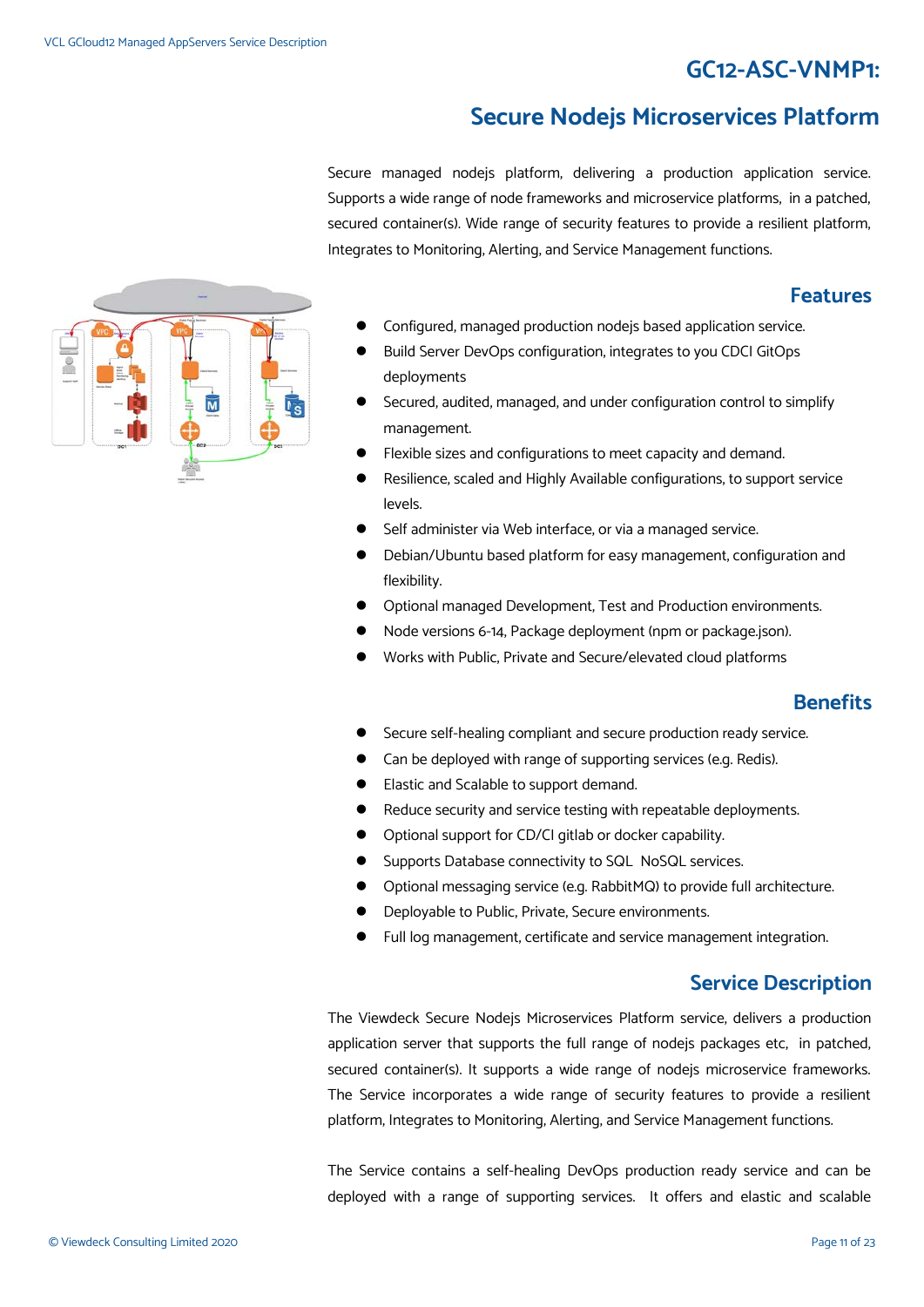#### VCL GCloud12 Managed AppServers Service Description



configurations to support changes in demand.

Resilient and highly available, these services are suitable for Private, Community or Public Cloud hosting, on the Internet, and in Tier 1 or higher environments.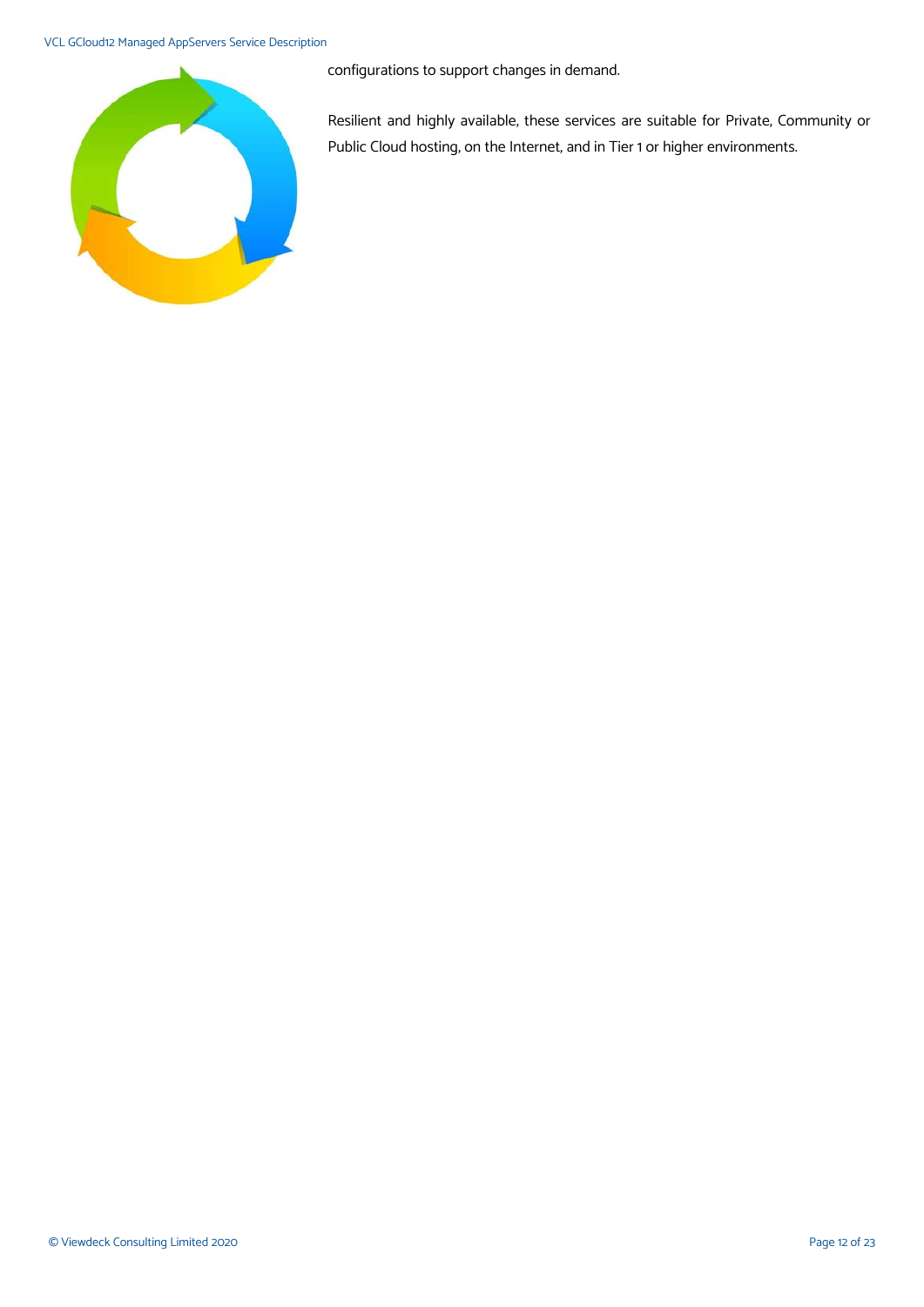# **Service Details**

Viewdeck provides a secure managed application server, hosting a number of application server configurations delivered in a patched, secured container service. It supports a wide range of technologies under full configuration management control, with an integrated Support Desk function to resolver groups when required.

#### **Managed AppServers for Cloud Solutions**

Control of application delivery and availability is essential for a business. Applications are of critical importance to a business and modern business cannot thrive without secure reliable applications. However the overhead of keeping a service secure and reliable is increasing with significant challenges resulting from keeping abreast of Cyber Security threats. The threat is growing with the sophisticated attacks becoming easier to undertake as the criminal underworld knowledge sharing perpetuates and tools become available on the Dark web. The Cyber Security Breaches Survey 2016, stated 65% of large UK firms detected a cyber security breach or attack in the past year. Cyber extortion and ransomware are widely expected to increase and the Internet of Things is also expected to increase the opportunity for the cyber criminal to gain access to a business's network.

Whilst there is much emphasis on the growing threat of cyber criminality and the increasing sophistication that is being used to undertake theses attacks, it is also recognised that companies and organisations are often not keeping up with the known attacks. For instance a vulnerability identified in 2014 (Heartbleed) which was covered extensively in the media was still not addressed 2 years later in an estimated 200,000 websites. Addressing vulnerabilities is resource demanding. Often organisations do not have the organisational capabilities as their IT departments do have sufficient scale to address these.

Viewdeck provide a suite of services aimed at supporting businesses through this challenge in particular in the way they support critical applications. Viewdeck's secure server services allow an organisation time and space to focus on their business with the knowledge that their application servers are being securely supported and maintained in a reliable secure state. This brings the following benefits:

- **Reduced risk of service interruption due to cyber attack** Viewdeck is dedicated to provide secure application server support and is focussed on ensuring services remain secure.
- **Problem and Incident resolution will be faster** Viewdeck is dedicated to providing these services and will be focussed on resolving an issues experienced.
- **Proactive issue resolution** Viewdeck resources are dedicated to ensuring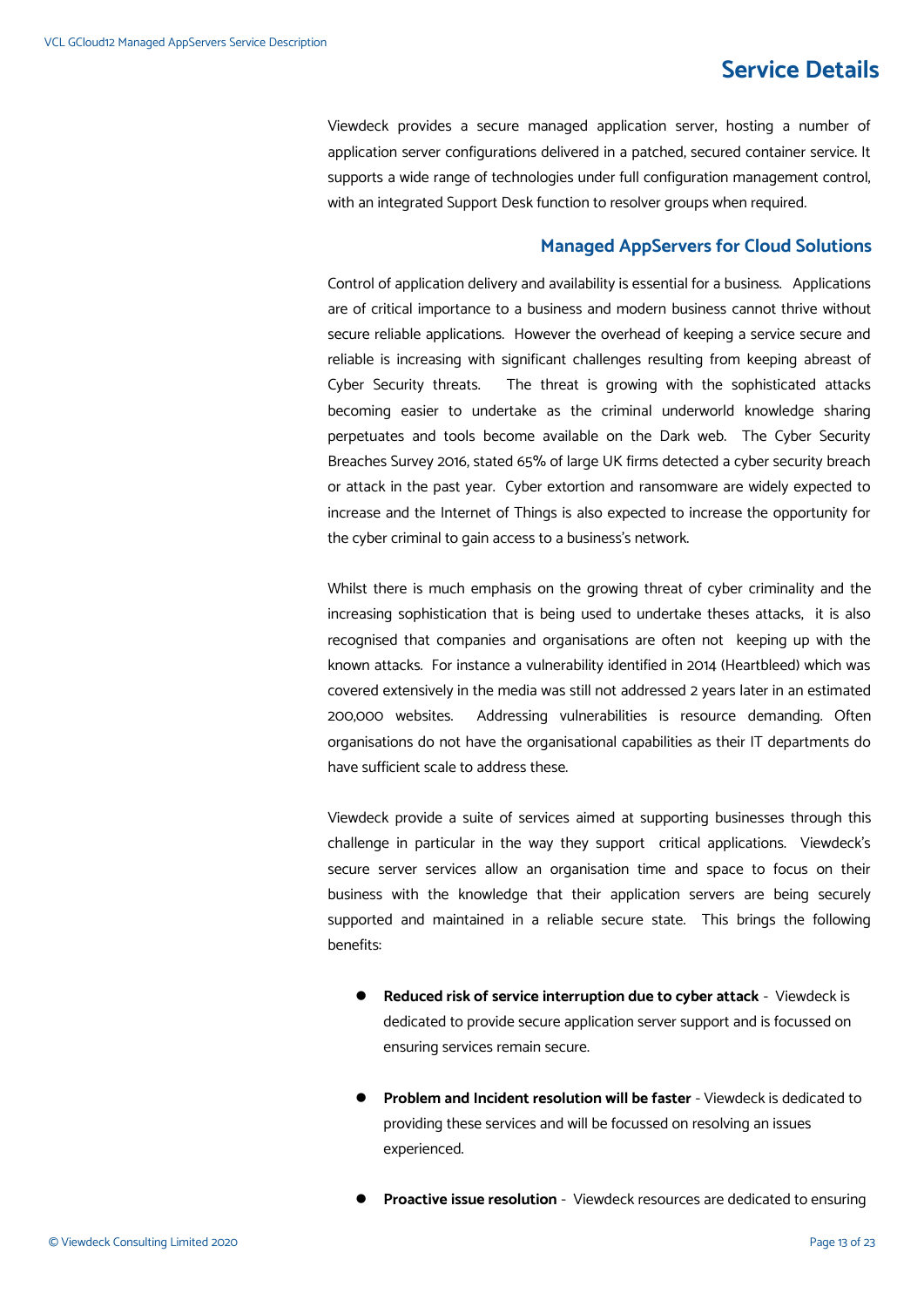the services are operating at their optimum capability. Issues detected are addressed early often without the knowledge of the client.

- **Reduced impact on client staff** utilising these services reduces workload on client staff for issues that can be stressful and resource intensive. The nature of security issues can often overload resource and by their nature incidents can be critical and cause working out of hours.
- **Lower costs** utilising Viewdeck's services potentially is a lower cost solution than undertaking this service internally, also the service can be flexed to suit the needs of the business.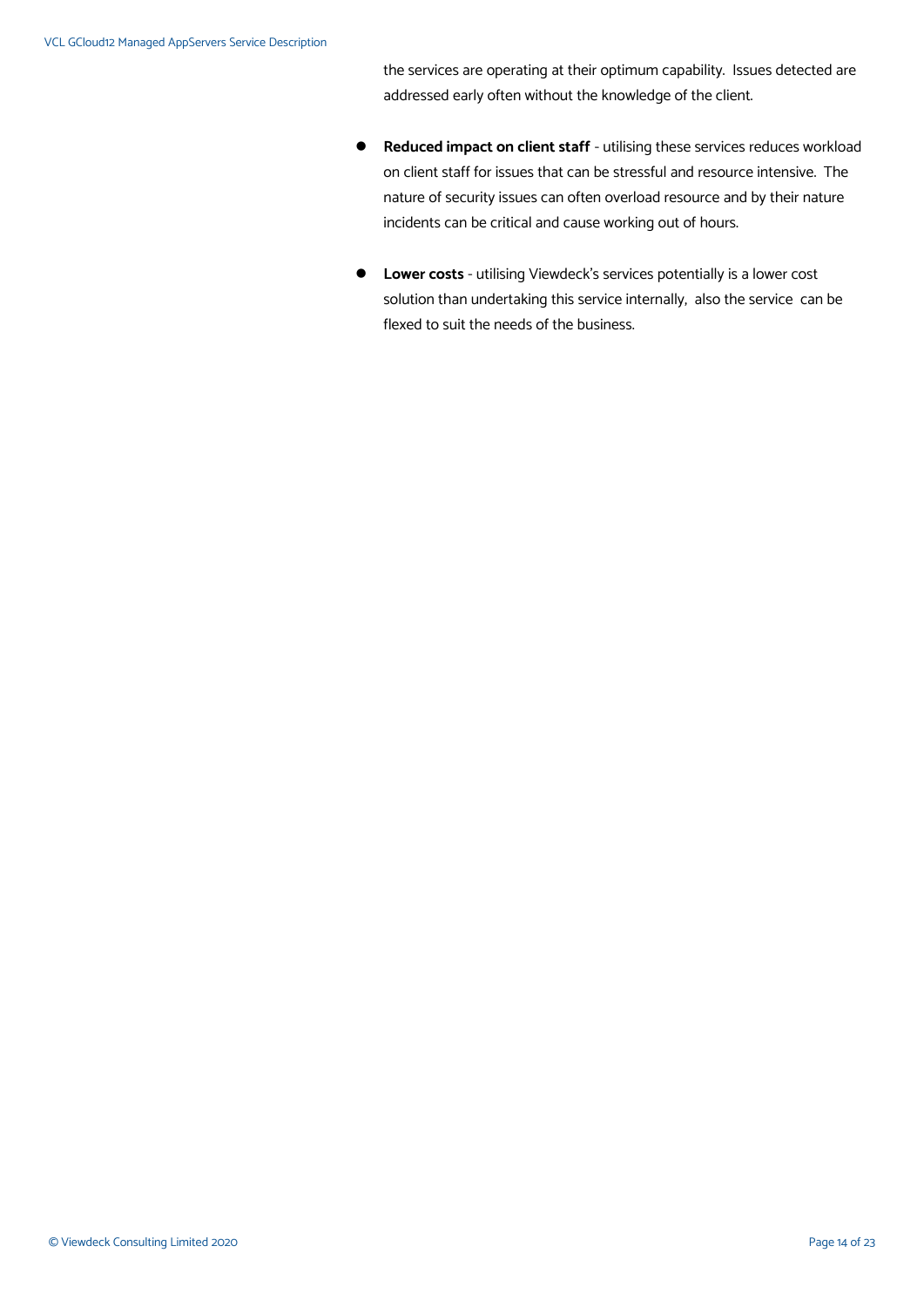# **Appendix 1**

# **Related Service Specifications**

| <b>VSAS</b>                    |                                                                                                                                                                                                                                                                                                                                                                                      | <b>Secure Application Server Service</b> |  |
|--------------------------------|--------------------------------------------------------------------------------------------------------------------------------------------------------------------------------------------------------------------------------------------------------------------------------------------------------------------------------------------------------------------------------------|------------------------------------------|--|
| Summary                        | Locked Down Application SaaS Server, supporting Shell, Perl, Python, PHP, Ruby,<br>applications.                                                                                                                                                                                                                                                                                     |                                          |  |
| <b>Short</b>                   | Secure Application Server as a Service for hosting own applications.                                                                                                                                                                                                                                                                                                                 |                                          |  |
| <b>Description</b>             | Managed application hosting, providing delivery of an extensive range of native or<br>3rd party applications in a patched, secured, container service. Supporting a wide<br>range of technologies under a fully configured DevOps environment, with integrated<br>Monitoring, Event Management and Service Management Functions. Can be secured<br>to elevated/secure for verticals. |                                          |  |
| <b>Key Component(s)</b>        |                                                                                                                                                                                                                                                                                                                                                                                      | Apachel                                  |  |
| Minimum Period / Service Basis | 3 Months                                                                                                                                                                                                                                                                                                                                                                             | Dedicated Service                        |  |
| Service Level(s)               | Brz 1st M-F9-5SIv 1st M-S9-5GId 1st 24x7                                                                                                                                                                                                                                                                                                                                             |                                          |  |
| Minimum Order / Initial Setup  |                                                                                                                                                                                                                                                                                                                                                                                      | £2,685                                   |  |
| Range From/To Per Month        | £263                                                                                                                                                                                                                                                                                                                                                                                 | £263                                     |  |
| <b>Related Services</b>        |                                                                                                                                                                                                                                                                                                                                                                                      |                                          |  |
| <b>VSLA</b>                    | 26: Secure Web/LAMP Server as a Service.                                                                                                                                                                                                                                                                                                                                             |                                          |  |
| <b>VWPS</b>                    | 28: Secure Web Reverse Proxy Server as a Service.                                                                                                                                                                                                                                                                                                                                    |                                          |  |
| <b>VSJA</b>                    | 27: Secure Java Application Server as a Service.                                                                                                                                                                                                                                                                                                                                     |                                          |  |

| <b>VSLA</b>                    |                                                                                                                                                                                                                                                                                                                                                                             | <b>Secure LAMP Server Service</b> |
|--------------------------------|-----------------------------------------------------------------------------------------------------------------------------------------------------------------------------------------------------------------------------------------------------------------------------------------------------------------------------------------------------------------------------|-----------------------------------|
| Summary                        | Secure Web, PHP, Database SaaS Server, PHP with MariaDB.                                                                                                                                                                                                                                                                                                                    |                                   |
| <b>Short</b>                   | Secure Web/LAMP Server as a Service.                                                                                                                                                                                                                                                                                                                                        |                                   |
| <b>Description</b>             | Managed Web Software service, delivering a LAMP (Linux, Apache, MariaDB, PhP)<br>application Service. Supports wide range of web based applications in a patched,<br>secured container service. Provides a range of security features to provide a resilient<br>platform, plus managed, monitored and backup services. Can be secured to elevated/<br>secure for verticals. |                                   |
| <b>Key Component(s)</b>        |                                                                                                                                                                                                                                                                                                                                                                             | Apachel                           |
| Minimum Period / Service Basis | 3 Months                                                                                                                                                                                                                                                                                                                                                                    | Dedicated Service                 |
| Service Level(s)               | Brz 1st M-F9-5SIv 1st M-S9-5Gld 1st 24x7                                                                                                                                                                                                                                                                                                                                    |                                   |
| Minimum Order / Initial Setup  |                                                                                                                                                                                                                                                                                                                                                                             | £2,685                            |
| Range From/To Per Month        | £263                                                                                                                                                                                                                                                                                                                                                                        | £263                              |
| <b>Related Services</b>        |                                                                                                                                                                                                                                                                                                                                                                             |                                   |
| <b>VSJA</b>                    | 27: Secure Java Application Server as a Service.                                                                                                                                                                                                                                                                                                                            |                                   |
| <b>VWPS</b>                    | 28: Secure Web Reverse Proxy Server as a Service.                                                                                                                                                                                                                                                                                                                           |                                   |
| <b>VSAS</b>                    | 25: Secure Application Server as a Service for hosting own applications.                                                                                                                                                                                                                                                                                                    |                                   |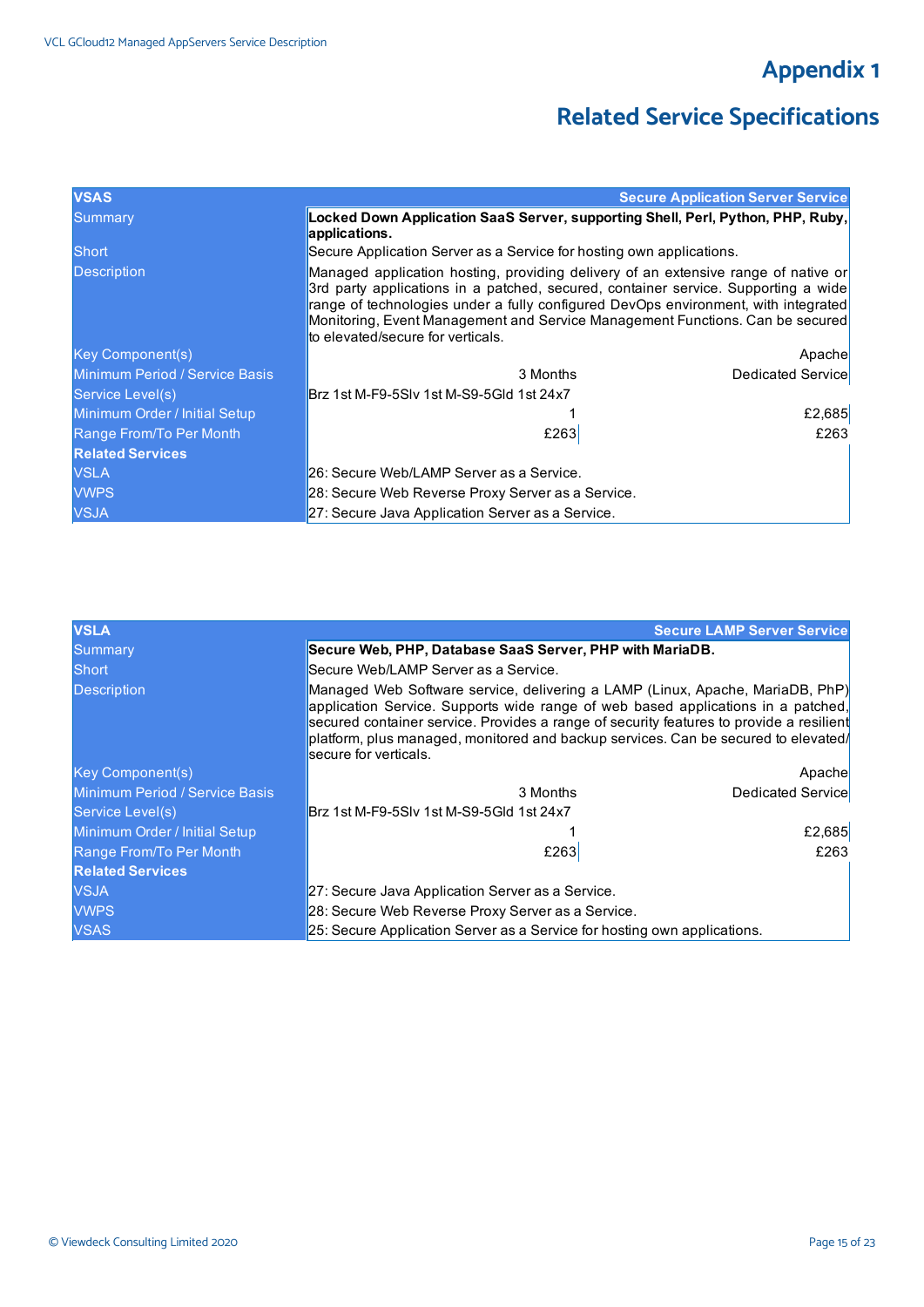| <b>VSJA</b>                    | <b>Secure Java Application Server Service</b>                                                                                                                                                                                                                                                                           |                   |
|--------------------------------|-------------------------------------------------------------------------------------------------------------------------------------------------------------------------------------------------------------------------------------------------------------------------------------------------------------------------|-------------------|
| <b>Summary</b>                 | Dedicated Locked Down Java Tomcat Server.                                                                                                                                                                                                                                                                               |                   |
| Short                          | Secure Java Application Server as a Service.                                                                                                                                                                                                                                                                            |                   |
| <b>Description</b>             | Secure managed Java Software service, delivering a production application Service.<br>Supports a wide range of java based applications in a patched, secured container(s).<br>Wide range of security features to provide a resilient platform, Integrates to<br>Monitoring, Alerting, and Service Management functions. |                   |
| <b>Key Component(s)</b>        |                                                                                                                                                                                                                                                                                                                         | Tomcatl           |
| Minimum Period / Service Basis | 3 Months                                                                                                                                                                                                                                                                                                                | Dedicated Service |
| Service Level(s)               | lBrz 1st M-F9-5SIv 1st M-S9-5Gld 1st 24x7                                                                                                                                                                                                                                                                               |                   |
| Minimum Order / Initial Setup  |                                                                                                                                                                                                                                                                                                                         | £4,475            |
| Range From/To Per Month        | £486                                                                                                                                                                                                                                                                                                                    | £486              |
| <b>Related Services</b>        |                                                                                                                                                                                                                                                                                                                         |                   |
| <b>VSAS</b>                    | 25: Secure Application Server as a Service for hosting own applications.                                                                                                                                                                                                                                                |                   |
| <b>VWPS</b>                    | 28: Secure Web Reverse Proxy Server as a Service.                                                                                                                                                                                                                                                                       |                   |
| <b>VNMP</b>                    | 29: Secure Nodejs Micro-services Server Platform.                                                                                                                                                                                                                                                                       |                   |

| <b>VWPS</b>                    |                                                                                                                                                                                                                                                                                                                                                                                                                | <b>Web Proxy Server as a Service</b> |
|--------------------------------|----------------------------------------------------------------------------------------------------------------------------------------------------------------------------------------------------------------------------------------------------------------------------------------------------------------------------------------------------------------------------------------------------------------|--------------------------------------|
| <b>Summary</b>                 | Secure Apache2 or Nginx reverse Proxy SaaS Service.                                                                                                                                                                                                                                                                                                                                                            |                                      |
| Short                          | Secure Web Reverse Proxy Server as a Service.                                                                                                                                                                                                                                                                                                                                                                  |                                      |
| <b>Description</b>             | Secure managed Web Proxy service, delivering reverse proxy, Web Application<br>Firewall capabilities and separation for web and micro services Load balancing,<br>resilience, and HA in n-tier architecture. Security enforcing through separating<br>Application Hosts from direct user connections. Supporting Security features to give a<br>resilient platform. Optional security enhancing configuration. |                                      |
| <b>Key Component(s)</b>        |                                                                                                                                                                                                                                                                                                                                                                                                                | Apache                               |
| Minimum Period / Service Basis | 3 Months                                                                                                                                                                                                                                                                                                                                                                                                       | Dedicated Service                    |
| Service Level(s)               | Brz 1st M-F9-5SIv 1st M-S9-5GId 1st 24x7                                                                                                                                                                                                                                                                                                                                                                       |                                      |
| Minimum Order / Initial Setup  |                                                                                                                                                                                                                                                                                                                                                                                                                | £2,685                               |
| Range From/To Per Month        | £254                                                                                                                                                                                                                                                                                                                                                                                                           | £254                                 |
| <b>Related Services</b>        |                                                                                                                                                                                                                                                                                                                                                                                                                |                                      |
| <b>VDOC</b>                    | 40: DevOps Infrastructure Automation and Configuration.                                                                                                                                                                                                                                                                                                                                                        |                                      |
| <b>VSAS</b>                    | 25: Secure Application Server as a Service for hosting own applications.                                                                                                                                                                                                                                                                                                                                       |                                      |
| <b>VSLA</b>                    | 26: Secure Web/LAMP Server as a Service.                                                                                                                                                                                                                                                                                                                                                                       |                                      |

| <b>VNMP</b>                    |                                                                                                                                                                                                                                                                                                                                       | <b>Secure Nodejs Microservices Platform</b> |
|--------------------------------|---------------------------------------------------------------------------------------------------------------------------------------------------------------------------------------------------------------------------------------------------------------------------------------------------------------------------------------|---------------------------------------------|
| Summary                        | Nodejs Micro-services Server, with optional npm, git and full stack services.                                                                                                                                                                                                                                                         |                                             |
| Short                          | Secure Nodejs Micro-services Server Platform.                                                                                                                                                                                                                                                                                         |                                             |
| <b>Description</b>             | Secure managed nodeis platform, delivering a production application service.<br>Supports a wide range of node frameworks and microservice platforms, in a patched,<br>secured container(s). Wide range of security features to provide a resilient platform,<br>Integrates to Monitoring, Alerting, and Service Management functions. |                                             |
| <b>Key Component(s)</b>        |                                                                                                                                                                                                                                                                                                                                       | <b>NodeJs</b>                               |
| Minimum Period / Service Basis | 3 Months                                                                                                                                                                                                                                                                                                                              | Dedicated Service                           |
| Service Level(s)               | Brz 1st M-F9-5SIv 1st M-S9-5GId 1st 24x7                                                                                                                                                                                                                                                                                              |                                             |
| Minimum Order / Initial Setup  |                                                                                                                                                                                                                                                                                                                                       | £4,475                                      |
| Range From/To Per Month        | £263                                                                                                                                                                                                                                                                                                                                  | £263                                        |
| <b>Related Services</b>        |                                                                                                                                                                                                                                                                                                                                       |                                             |
| <b>VDOC</b>                    | 40: DevOps Infrastructure Automation and Configuration.                                                                                                                                                                                                                                                                               |                                             |
| <b>VWPS</b>                    | 28: Secure Web Reverse Proxy Server as a Service.                                                                                                                                                                                                                                                                                     |                                             |
| <b>VSAS</b>                    | 25: Secure Application Server as a Service for hosting own applications.                                                                                                                                                                                                                                                              |                                             |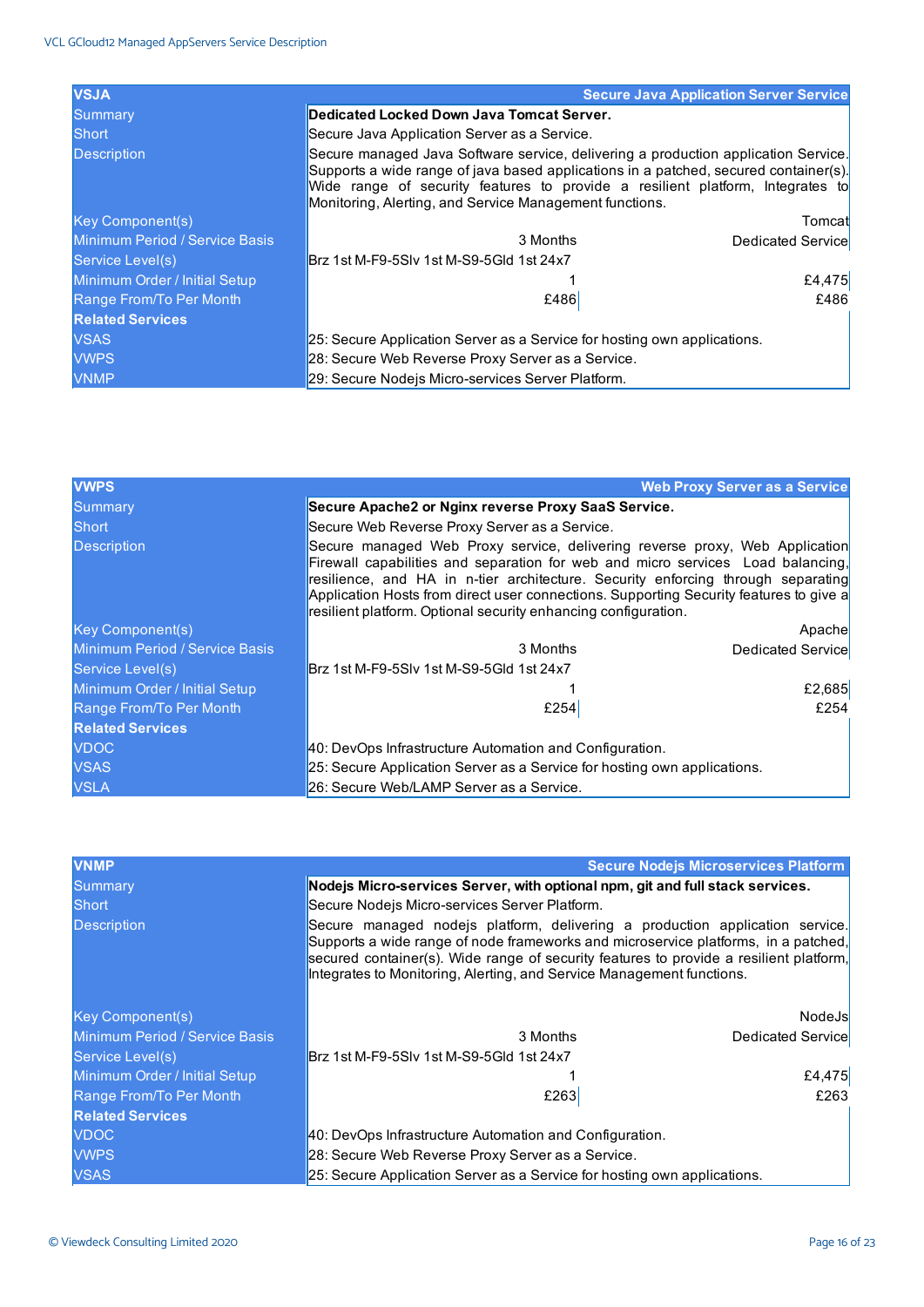# **Appendix 2**

# **Terms and Conditions**

- 1. In all products Support is calculated on the basis of a remote, off-site basis, and where necessary, a secure access service to the services is required at additional cost. For UKCloud Tier 1 Elevated services, the Secure Remote Access solution provides such a service.
- 2. Change Requests, Change Boards, and Change Management are not included and will be calculated at normal SFIA rates. As a service, patching and updates will be managed and coordinated by Viewdeck and, unless there is an impact to service, no notification will be provided. Regular, preapproved change windows for minor outages will be agreed with the Client upfront.
- 3. Rates do not include ITHC activity. Most components have been checked previously, and where possible relevant information will be made available. Where possible, and as required, supporting an ITHC and the outcomes of the ITHC will be managed as a fixed price item (the cost will depend on the Client's accreditation requirements).
- 4. Regular Service Reviews are not included, but can be added as a fixed cost package. The cost will depend upon the level of integration required into the client's service architecture and federated service model. Standard 'out of the box' reporting from service management tools will be provided for 2nd and 1st line support packages only. 3rd line support functions are not included (assumed to be part of a 2nd line support function). Where tailored or alternative reporting is required, these will be provided as an additional item.
- 5. In accordance with our Security Policy, Patches will be applied when appropriate, and unless of High Priority (CESG or other body), at the discretion of Viewdeck. We aim to patch all systems within 30 days for Repository or packaged applications. Third party application software will only be upgraded if major failures or issues exist, impacting usability, or on annual renewals. Upgrades can be done at the client's request as a chargeable item.
- 6. 1st Line support assumes clients can self-serve via the Support Portal, and will always be directed towards email/online support functions.
- 7. 2nd Line support assumes interfacing and triage is handled by a separate (Client) Service desk, with Viewdeck acting as a Resolver Group. Email and Online Service portal will help manage and coordinate.
- 8. 3rd Line support assumes all end user management, and investigation is provided by the Client's ICT support function/organisation, and liaison is restricted to technical, authorised and available resources.
- 9. Additional Support tasks that are passed through to Viewdeck inappropriately will be charged at the normal SFIA Rates.
- 10. Viewdeck takes no responsibility for the functionality or the performance of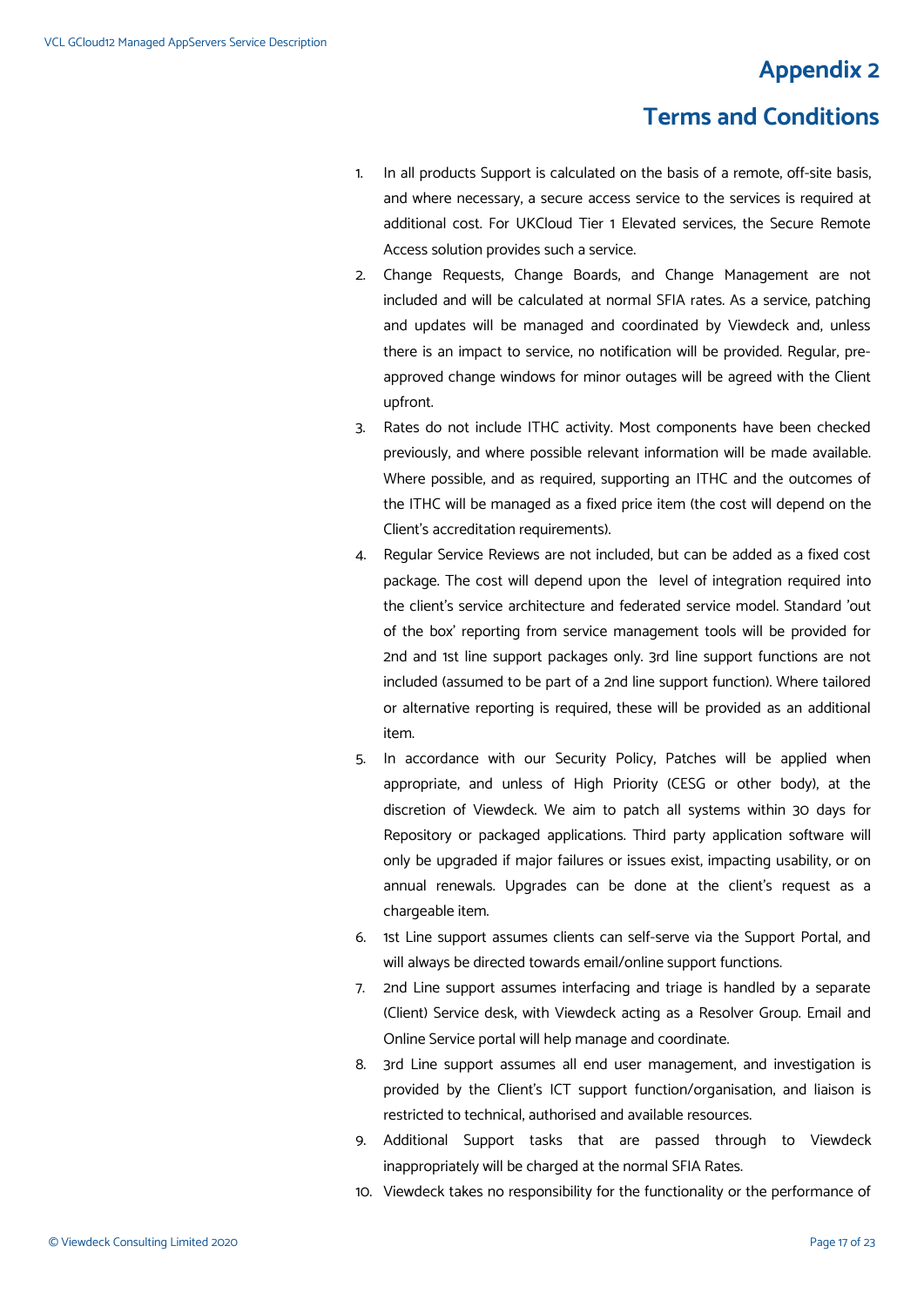these applications, open source solutions or their components. Where possible, software functionality will be baselined and agreed at commissioning. Downstream operational issues will be fixed, and best endeavours used to maintain service, but responsibility for third party software does not lie with Viewdeck. Liability is limited to the Value of the Termination of the Contract.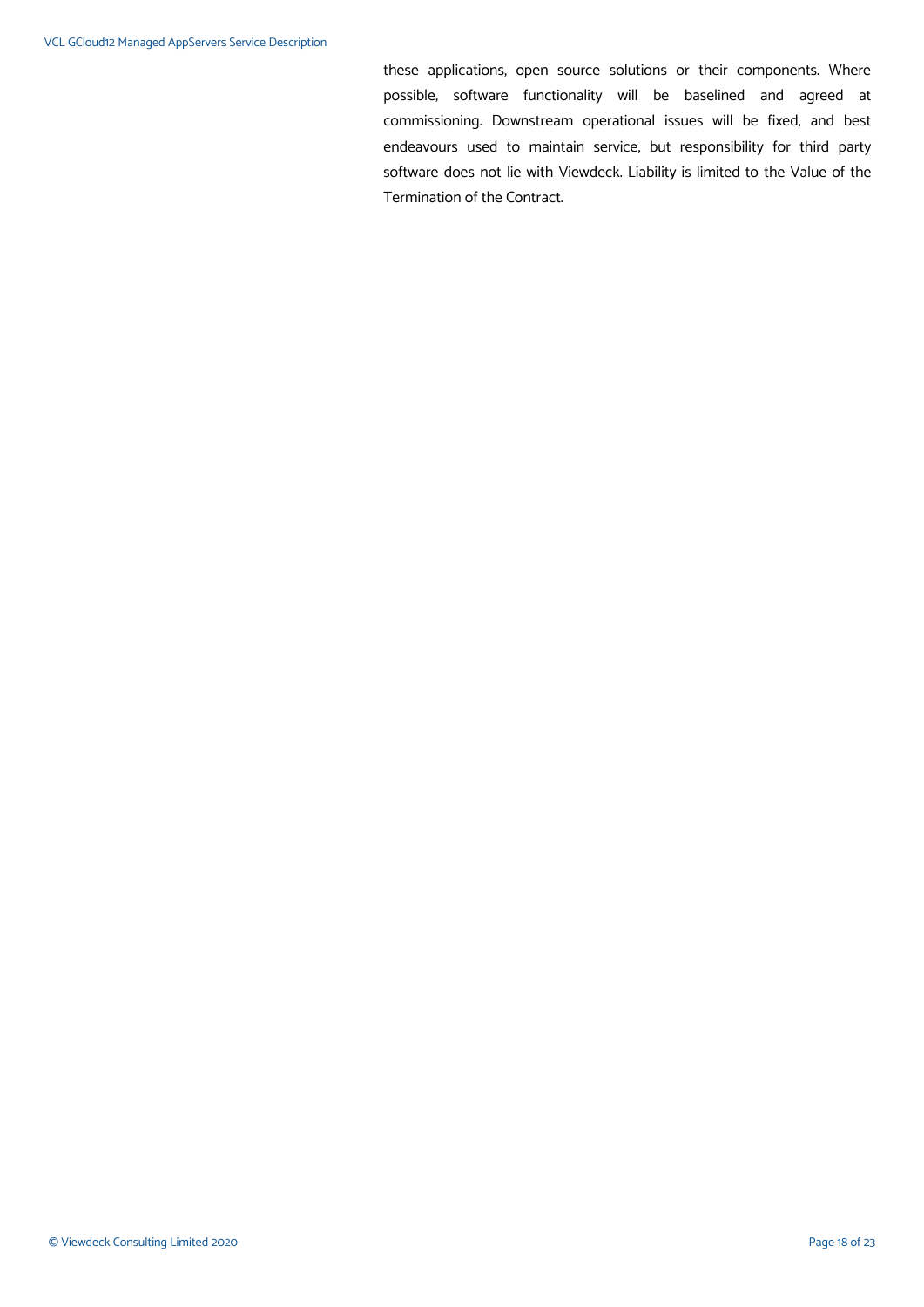# **Appendix 3**

# **Viewdeck Support**



The Viewdeck Support and Service Desk function provides a range of options to meet a clients specific requirements, based upon service and business need. Support channels include telephone, web, Slack (Chat) and email to users of the service. The service provides an ITIL aligned help desk, with standard reporting, incident management and problem management processes using an application tool-set, with SLA management and customer reporting.

Viewdeck support helpdesk is available, during UK working hours, to log support calls for any incidents. Standard support hours can be extended by agreement. Each customer call is logged in our remote management system which provides a unique call reference number enabling issue tracking and enabling ease of exchange of information during incident resolution process.

Our fully trained team work directly with our clients to manage and resolve support queries using telephone, chat, remote access and, if necessary, on-site visits.

Our Standard Support function provides monthly service level reports, remote problem management support and monthly client reporting to provide integration into the client's service architecture and federated service models.

Our Service Desk can offer 1st, 2nd and 3rd line support depending upon client needs.

#### **Service Offerings**

Viewdeck provides the following service offerings:

| <b>Support</b> | <b>Hours</b>         | <b>Description</b>                               |
|----------------|----------------------|--------------------------------------------------|
| Level          |                      |                                                  |
|                |                      | Support aligned to UK working day. Telephone     |
|                | 9am -5pm             | and email support as standard. Monthly reporting |
| <b>Bronze</b>  | Weekdays             | is provided.                                     |
|                | (UK Working Days,    |                                                  |
|                | <b>Excludes Bank</b> |                                                  |
|                | Holidays)            |                                                  |
|                |                      | Support aligned to UK working day including      |
|                | 9am – 5pm, 7         | weekends. Telephone and email support as         |
| <b>Silver</b>  | days a week          | standard. Monthly reporting is provided with     |
|                | (Excludes Bank)      | quarterly service reviews.                       |
|                | Holidays)            |                                                  |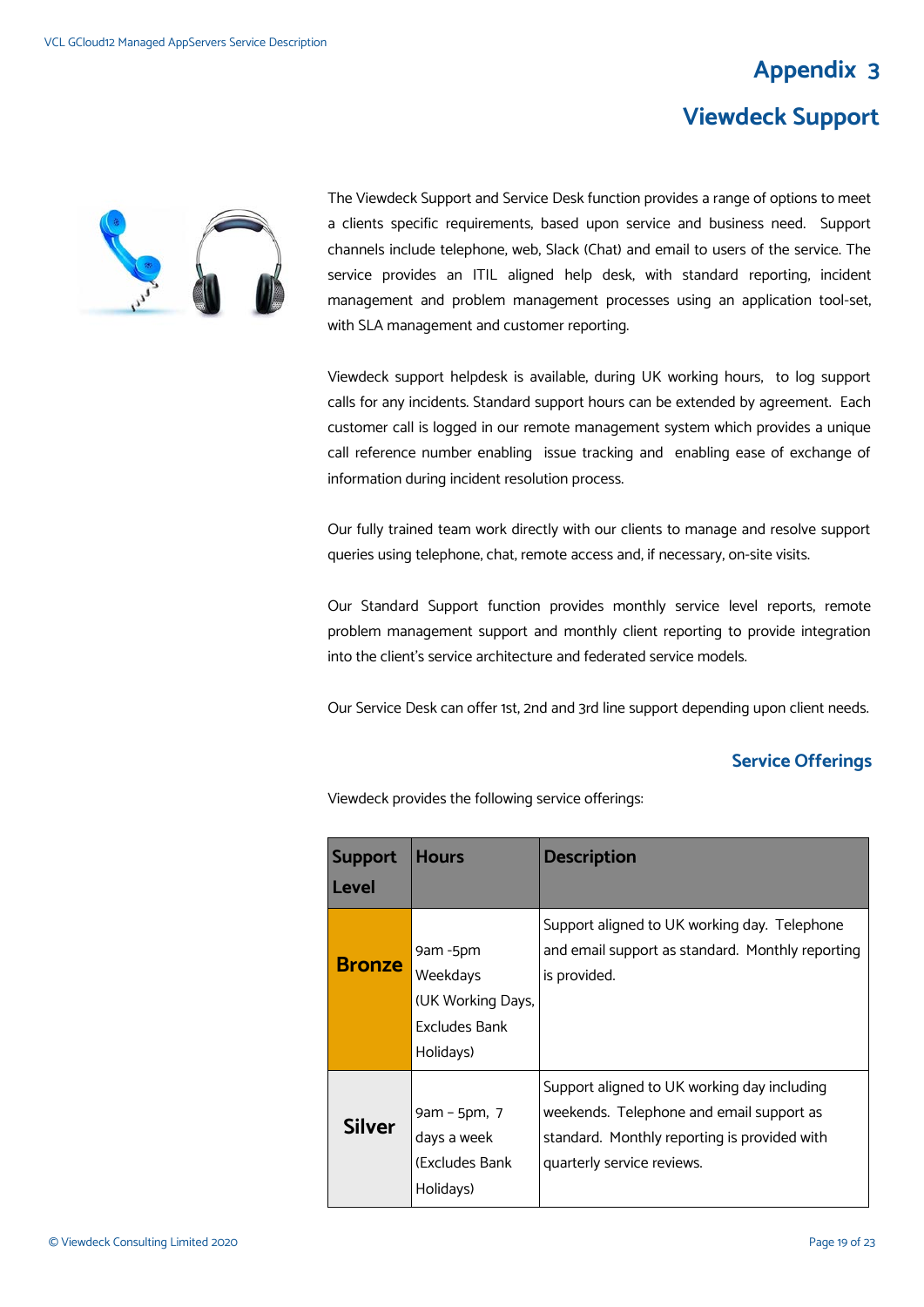|      |                  | Support function and Service Desk are aligned to |
|------|------------------|--------------------------------------------------|
| Gold | 24 hours, 7 days | global working. Chat also included via Slack as  |
|      | per week         | standard. Monthly reporting is provided with     |
|      |                  | quarterly service reviews, plus a named service  |
|      |                  | manager.                                         |

The Viewdeck Service Desk can provide the following support options to suit the customers and business needs:

| <b>Support Option</b>                                                                                             | <b>Description</b>                                                                                                                                                                                                                                                                                                                                                 |
|-------------------------------------------------------------------------------------------------------------------|--------------------------------------------------------------------------------------------------------------------------------------------------------------------------------------------------------------------------------------------------------------------------------------------------------------------------------------------------------------------|
| <b>Managed Support Option</b><br>1 <sup>st</sup> , 2 <sup>nd</sup> and 3 <sup>rd</sup> line support               | Customer end/business users directly interface to<br>Viewdek 1 <sup>st</sup> line Service Desk provided.                                                                                                                                                                                                                                                           |
|                                                                                                                   | Viewdeck also provide:<br>2 <sup>nd</sup> line service support providing<br>configuration level remediation<br>3rd line technical change and technical<br>support to clients technical resolver groups                                                                                                                                                             |
| <b>Configuration &amp; Technical</b><br><b>Support Option</b><br>2 <sup>nd</sup> and 3 <sup>rd</sup> line support | Customer Business users are managed by their own<br>Support Desk function. Configuration and Technical<br>issues are escalated to the Viewdeck Service Desk<br>by the Client Service Desk.                                                                                                                                                                         |
|                                                                                                                   | Viewdeck only provides:<br>2 <sup>nd</sup> line service support providing<br>configuration level remediation<br>3rd line technical change and technical<br>support to clients technical resolver groups                                                                                                                                                            |
| <b>Technical Support Option</b><br>3rd line support only                                                          | Customer Business users are managed by their own<br>Support Desk function. Configuration level issues<br>are resolved by client resolver teams. Technical<br>issues are escalated to the Viewdeck Service Desk<br>by the Client Service Desk.<br>Viewdeck only provides 3rd line technical<br>change and technical support to clients<br>technical resolver groups |

#### **Incident Management**

Viewdeck classifies incidents raised at its service desk using the following P1 – P5 Priority Code. Incidents raised with the Service Desk will be triaged and responded to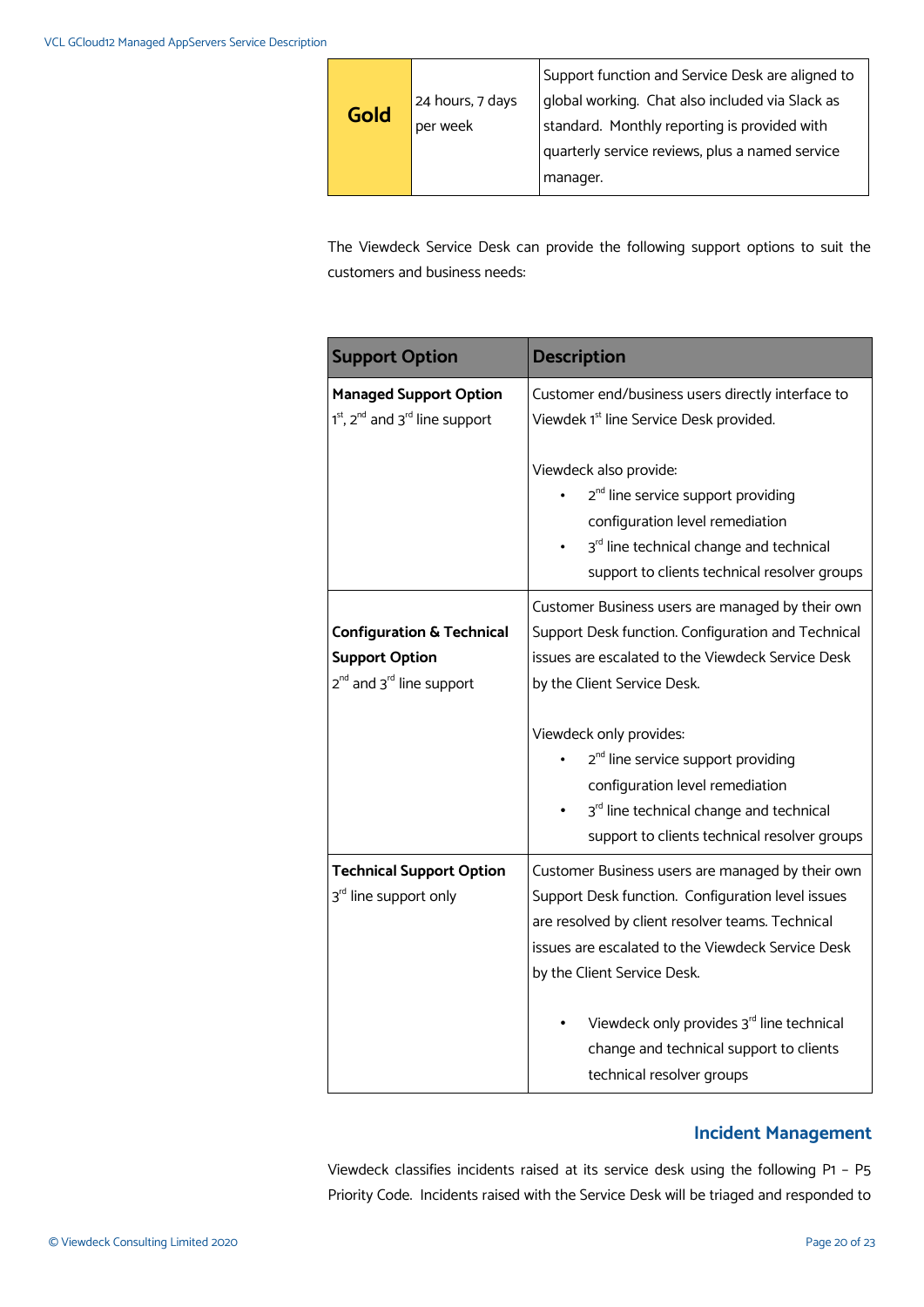within 30 Minutes and then actioned accordingly in priority order.

- **P1** Total loss of service to all users.
- P2 Some loss of critical service for some or all users.
- P3 Limited loss of service, or work around possible limiting loss experienced.
- P4 Tasks are made more difficult, but are not impossible to complete.
- P5 Interferes with non-operational use.

#### **Urgency of response**

| <b>Priority</b>      | <b>Urgency of response</b>  | Target response (within     | <b>Target</b>      |
|----------------------|-----------------------------|-----------------------------|--------------------|
| code                 |                             | core hours)                 | resolution         |
|                      |                             |                             | (within core       |
|                      |                             |                             | hours)             |
|                      |                             |                             | $(M-F \times 9-5)$ |
| P <sub>1</sub>       | Immediate, sustained        | Immediate response, action  | 4 hours            |
|                      | effort using all necessary  | within 30 Mins (Enterprise  |                    |
|                      | and available resources     | 24x7), 1 hour (Outside      |                    |
|                      | until service is restored.  | Support Hours).             |                    |
| P <sub>2</sub>       | Immediate response to       | Immediate response (within  | 1 working day      |
|                      | assess the situation, staff | contracted Service Hours).  |                    |
|                      | may be interrupted and      | action within 2 hours.      |                    |
|                      | taken away from low or      |                             |                    |
|                      | medium priority jobs.       |                             |                    |
| P <sub>3</sub>       | Response using standard     | Email notification of call  | 2 working days     |
|                      | procedures and operating    | being logged (within        |                    |
|                      | within the normal           | contracted Service Hours) 1 |                    |
|                      | frameworks.                 | hour. Response by email or  |                    |
|                      |                             | phone within 1 working day. |                    |
| <b>P4</b>            | Response using standard     | Email notification of call  | 5 working days     |
|                      | procedures and operating    | being logged (within        |                    |
|                      | within the normal           | contracted Service Hours) 1 |                    |
|                      | frameworks as time          | hour. Response by email or  |                    |
|                      | allows.                     | phone within 1 working day. |                    |
| <b>P<sub>5</sub></b> | Response using standard     | Email notification of call  | 10 working days    |
|                      | procedures and operating    | being logged (within        |                    |
|                      | within the normal           | contracted Service Hours) 1 |                    |
|                      | frameworks as time          | hour. Response by email or  |                    |
|                      | allows                      | phone within 1 working day. |                    |

Our Service Level Objective aims to resolve 90% of incidents within the target resolution time.

All P1 and P2 events are allocated an Incident Manager to oversee and manage incidents through to resolution. Client help desks or Resolver Groups will be informed and updated as the incident resolution evolves. The Incident Manager will act as a SPOC for the client, providing regular reporting and will coordinate activity between various resolver groups as necessary to ensure successful resolution.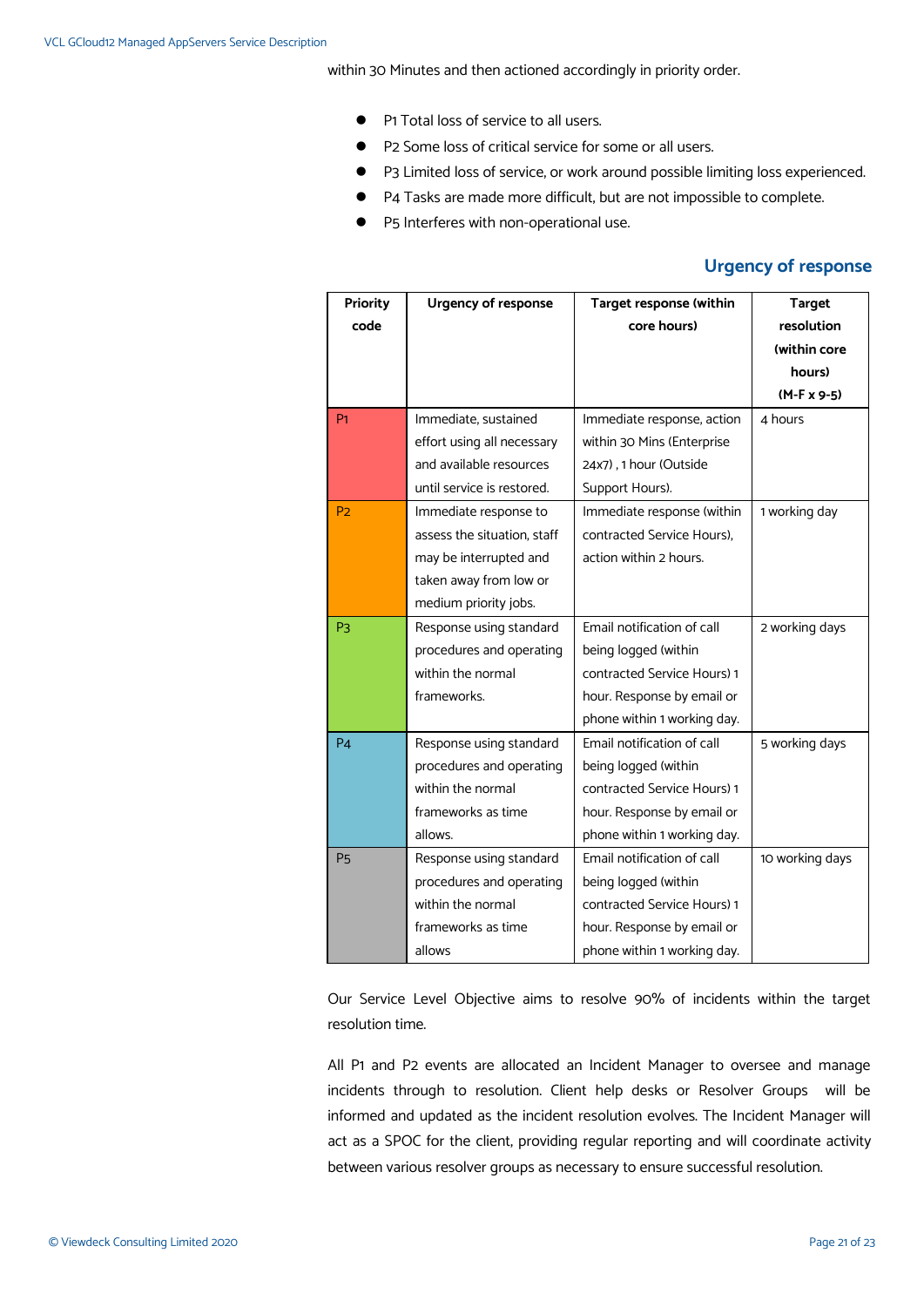# **Appendix 4**

# **About Us**

### **Why is Viewdeck Different?**

- **Value** As a specialist SME, we can bring big company/ex Big 4 consultancy experience with niche specialist value.
- **Insight** Having delivered across the Public Sector, Client Side and Supplier Side, our senior team bring more than just delivery capability. they bring insight and a network of relationships.
- **Experience** Wide range of technical delivery support to MOD, SIA, Cabinet Office, NCA, Home Office, DVLA, Department of Education
- **Win** Our team have delivered £100m's of savings to HMG in the past few years by re-negotiating ICT contracts.
- **Diligence** Our team worked regularly in secure government agencies. Our people, processes and capabilities support secure quality and assurable deliveries. ISO 27001 certified.
- **Energy** Uplift your programme with new skills, new experiences and new insight.
- **Collaboration** Proven client support, skills transfer. Delivery through client/Viewdeck joint collaborative working.
- **Knowledge** Specialist in Architecture, Cloud Solutions, HMG Transformation, and Leaders in HMG ICT programmes.

## **Offering Value for Money**



#### **Approach Outcome**

- Expert skills and resources, Real world experience, from inside and outside
- 
- Buddy/duplication of services/ capabilities
- Where possible, use existing staff, skills transfer, Embed, upskill, collaboration
- Iterative/Agile, rapid reaction to changes
- 
- Strong Comms, Lasting legacy, easy to adopt, artifacts that exist beyond the project (More than Shelfware)
- 

- **Efficient coherent delivery, with less time** reworking or 'learning on the job'
- Strong domain knowledge **••** Swift subject understanding for minimal learning time and erroneous assumptions
	- Risk reduction of delays through single points of knowledge and absence
	- **•** Minimise spend on Consultants, ensure timely efficient handovers to client teams.
	- Speedy product creation, less time pursuing wrong directions
- Re-use where applicable  $\bullet$  Less time re-inventing capabilities, best value for money in delivery
	- Investments reused create more downstream value for the client
- New Ways of working **CONFIDENT CONTEX CONTEX CONTEX CONTEX CONTEX CONTEX CONTEX CONTEX CONTEX CONTEX CONTEX CONTEX CONTEX CONTEX CONTEX CONTEX CONTEX CONTEX CONTEX CONTEX CONTEX CONTEX CONTEX CONTEX CONTEX CONTEX CONTEX CO** to rapidly accommodate change and hence increased efficiency

Our team have provided skills and advice to a wide range of public and private sector clients. Here is a small selection of them.